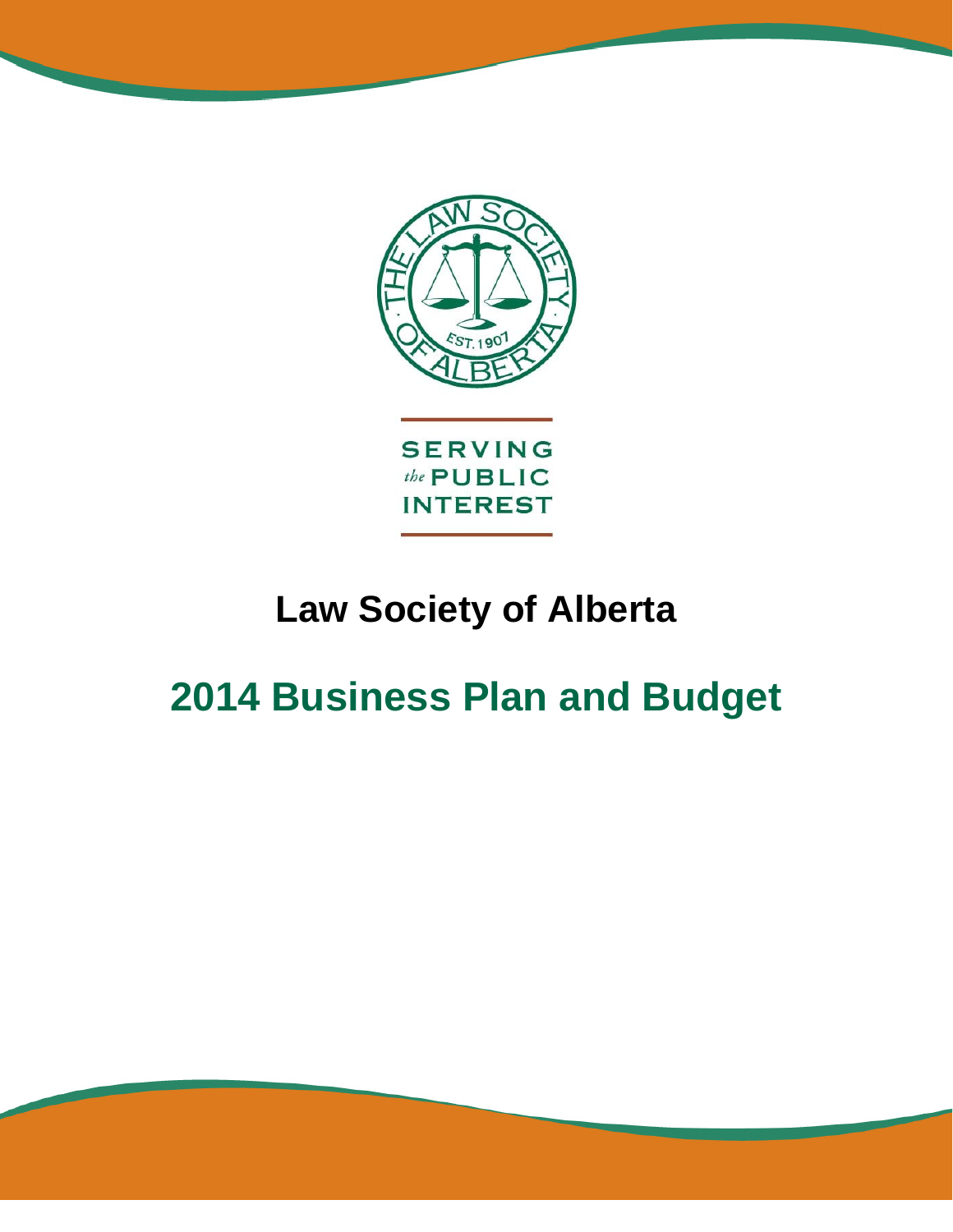# **Table of Contents**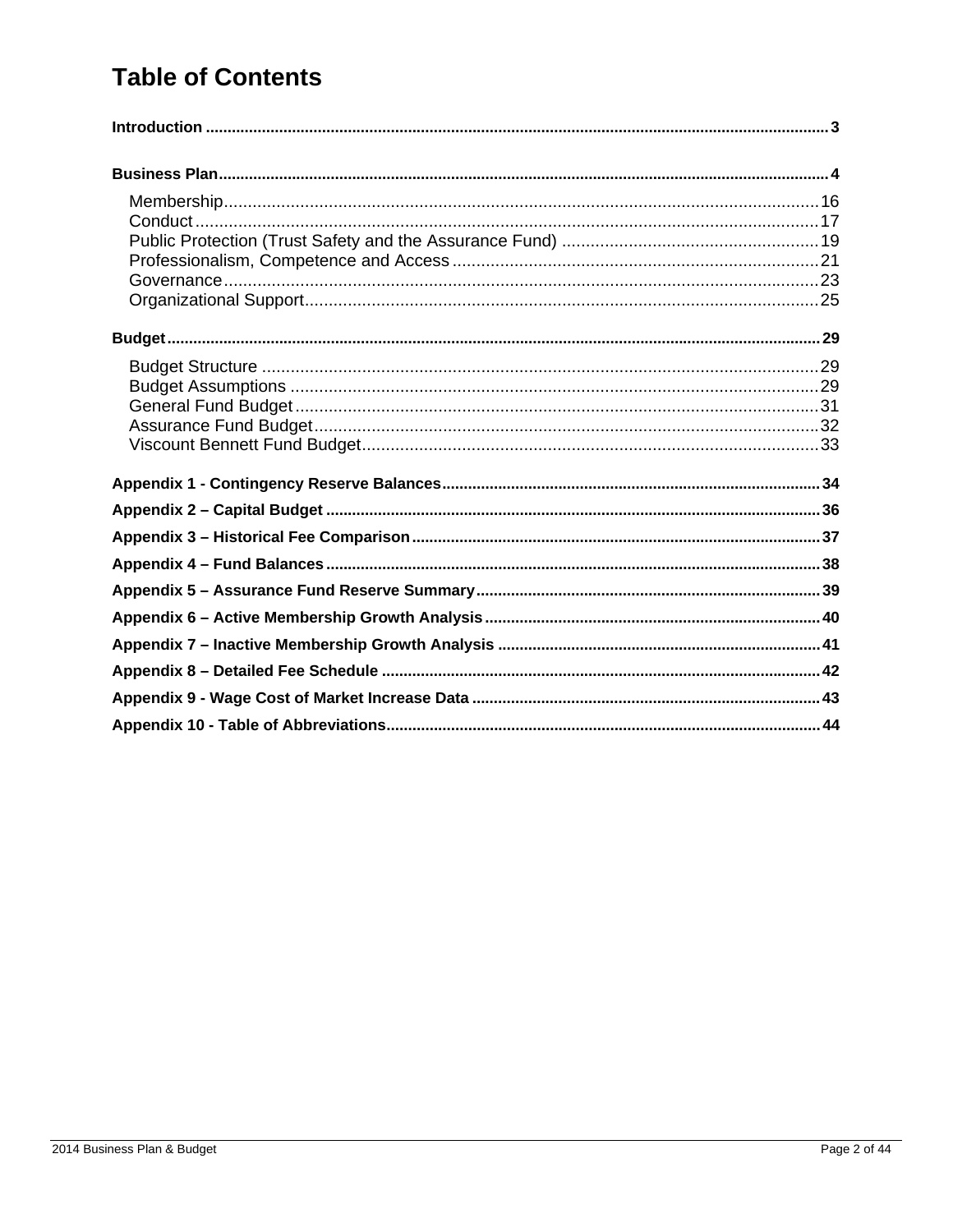# **Introduction**

The business plan and budget are critical planning documents in implementing the 2014-2016 Strategic Plan. Management creates this document by engaging the Executive Leadership Team (ELT) and, through them, many of the other managers and staff of the Law Society. We analyzed the work completed in 2013 and considered the work required in 2014. Several common themes were identified to guide the preparation of the budget.

- 1. The Law Society continues to face increased responsibilities because of the environment in which we regulate. We have more lawyers than ever before, more complex complaints, and an increasingly litigious environment. Consequently, we are having more hearings and are experiencing an increase in the workload of the membership, conduct and counsel departments.
- 2. The public and the media are paying increased attention to our work, and they are frequently critical. This means we must do the work better than ever.
- 3. Alberta's strong economy and high cost of living continue to drive up the cost of doing business, and there is the additional expense of maintaining offices in two cities.
- 4. Timeliness continues to be an issue throughout our regulatory processes. Although we have made considerable progress in our complaints and investigations throughput, challenges remain in moving matters through to hearings.
- 5. Good management practices and expectations of the profession and the public require us to be more up-to-date with our business technology. We need to continue the updating process begun in 2012.

Each of the above environmental factors affecting the Law Society's work is local, but not unique to Alberta. These challenges exist in the world-wide regulatory environment and are causing professional legal regulators to reconsider, and in some cases, re-tool their regulatory processes. Governments in much of the Commonwealth are requiring legal professional regulators to be aware of their role of protecting clients as "consumers".

The new strategic plan calls for increased focus on education and support for lawyers so that they perform better, provide higher quality legal services, avoid negligence, manage risk more effectively, properly manage trust funds and demonstrate high levels of ethical behaviour. We will develop an organizational strategy to support this focus and for measuring our progress, recognizing that, in our current organizational model, our activities are housed in a variety of different departments and related external organizations.

This is a budget for an organization required to move forward, and to do so in a planned and deliberate manner.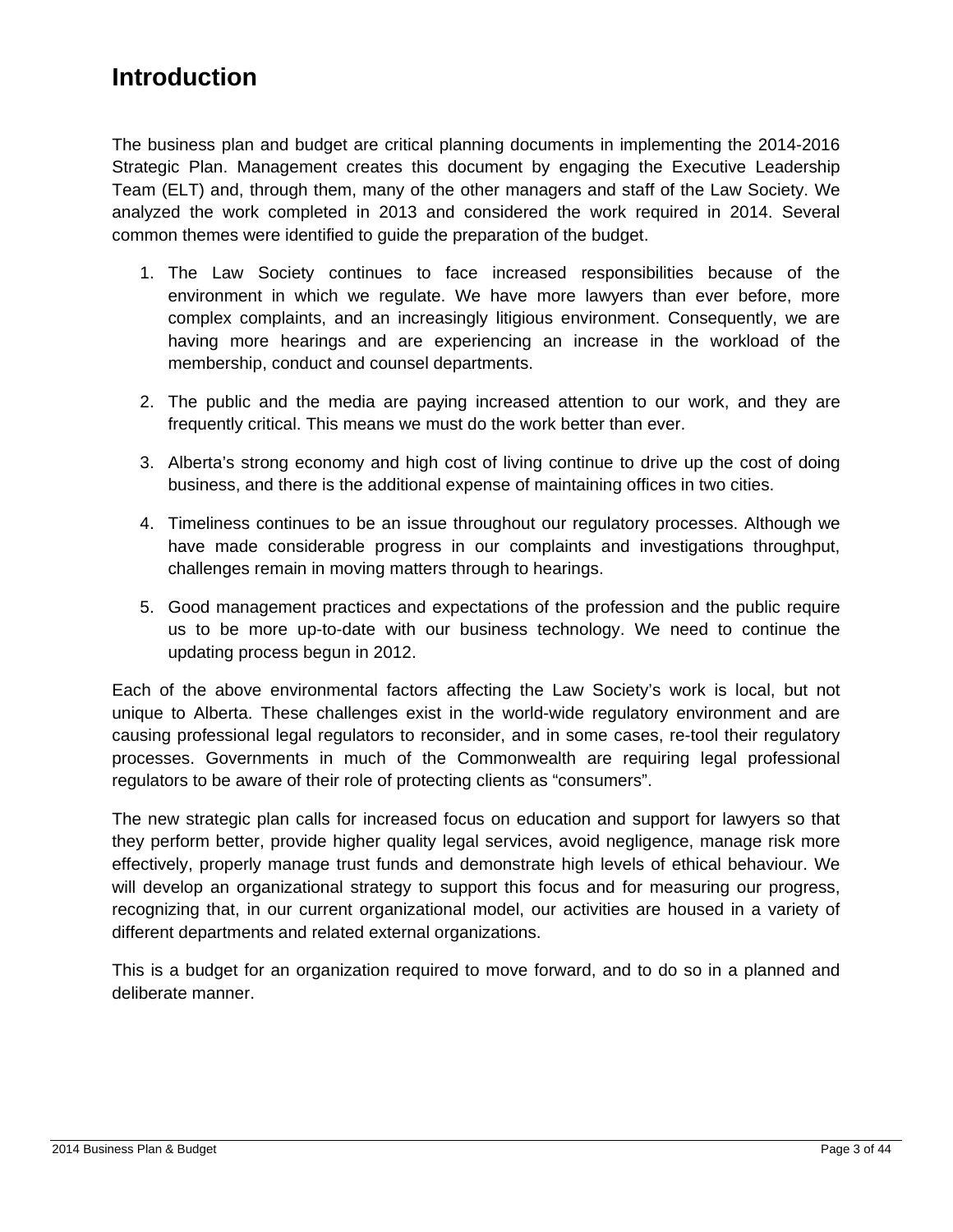# **Business Plan**

The business plan is the vehicle through which the strategic plan adopted by the Benchers is converted into practical work. It takes the aspirations in the strategic plan, and turns them into concrete plans to be implemented, and uses those plans as the foundation for the budget.

The Law Society Comprehensive Governance Plan includes this process diagram:



In formulating this plan, we considered the aspirations in the strategic plan. Because one of the Law Society's strategic goals is to be a model regulator, we also considered what is taking place in the world of professional regulation. We can then test our planned work against the work being carried out by leading regulators in Canada and the rest of the world to determine if we are achieving the goal of being a model regulator.

The business plan describes the proposed new or developmental work to be carried out in 2014, in addition to the continuing work of delivering all of our core programs. The plan is built around the structure of the strategic plan. In addition to the work described here, we will respond to emergent situations as they arise.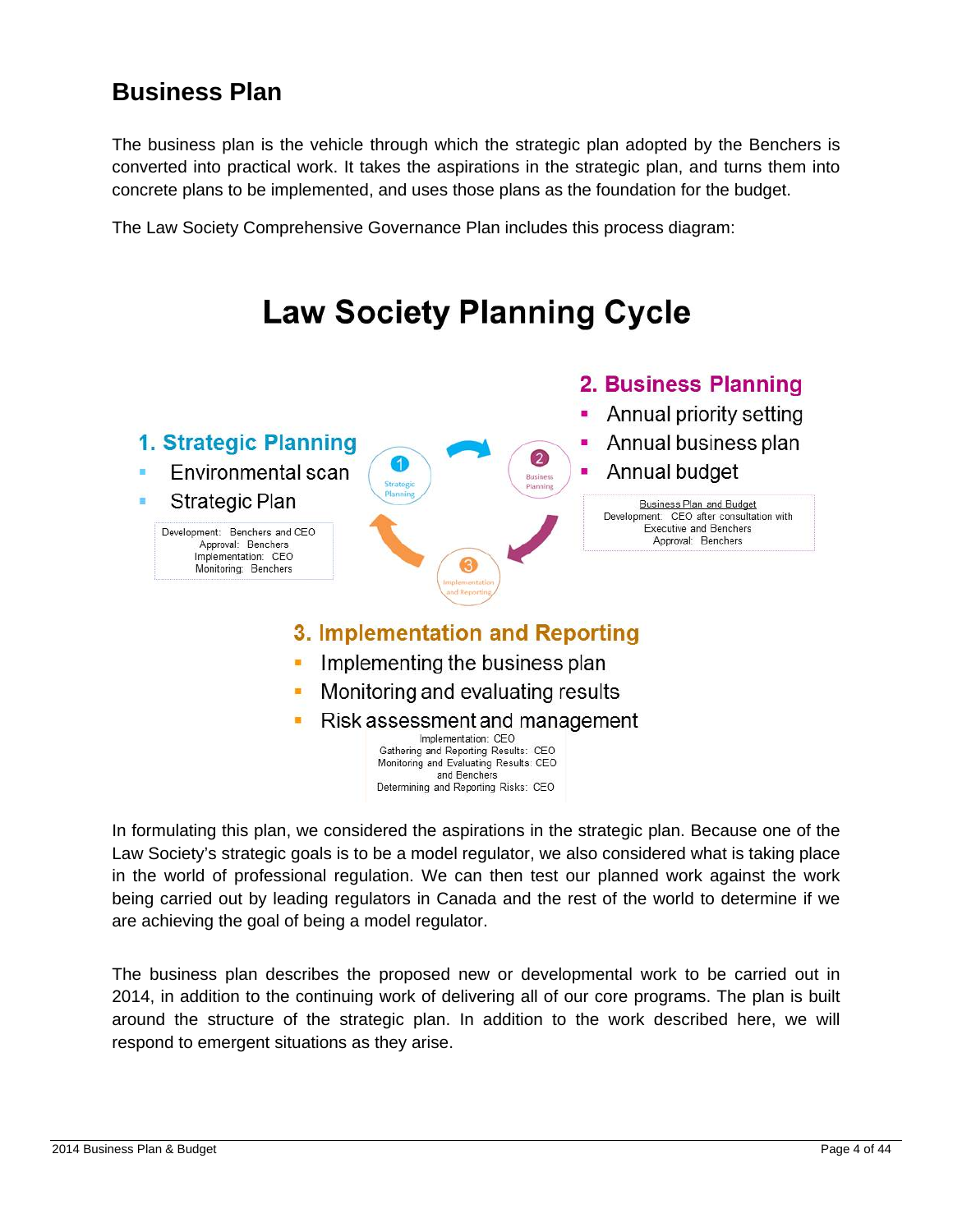#### **Strategic Goal 1: Model regulator**

We will continue to deliver the following core programs:

- Admissions, CPLED and other membership matters
- Complaints and investigations
- Hearings
- Practice review
- CPD
- Practice advice, practice management advice and equity ombudsperson
- Equity programs
- Pro bono
- Libraries and CanLII
- Maintenance of the code of professional conduct
- Trust safety
- Unclaimed trust funds
- Assurance Fund
- Mandatory professional liability insurance (ALIA)
- Leadership and support to national projects dealing with standards for the operation of law society regulatory programs

The strategic initiatives we also plan for 2014 are described below:

#### **Continuing redevelopment of Conduct processes**

As a model regulator, we recognize the need to continuously improve the processes through which we identify professional conduct that may be questionable through our complaints and adjudication programs. Public and governmental expectations of professional regulators continue to grow, and issues of speed, appropriate remedies for consumers and transparency are present worldwide. Dealing with lawyer conduct is already one of our most resourceintensive activities, so we must find a way of meeting those expectations without incurring substantial additional cost. These factors influenced the Benchers to embark in 2010 on changes to the conduct process.

At the same time, the staff have been working on improvements to internal processes. The proposed work in 2014 is to:

- a) Continue our work to reduce the number and length of hearings through resignations, settlements, early identification and remediation of practice issues, and single adjudicator consideration of matters that proceed by way of agreement.
- b) Continue to refine the complaints management model to achieve better risk management and, at the same time, optimize complainant outcomes. This work began in 2012 and focussed on examining the performance of lawyers instead of focussing on complaints as separate transactions. In 2014 we will continue that work and renew our focus on gaining better information from lawyers and complainants through more face to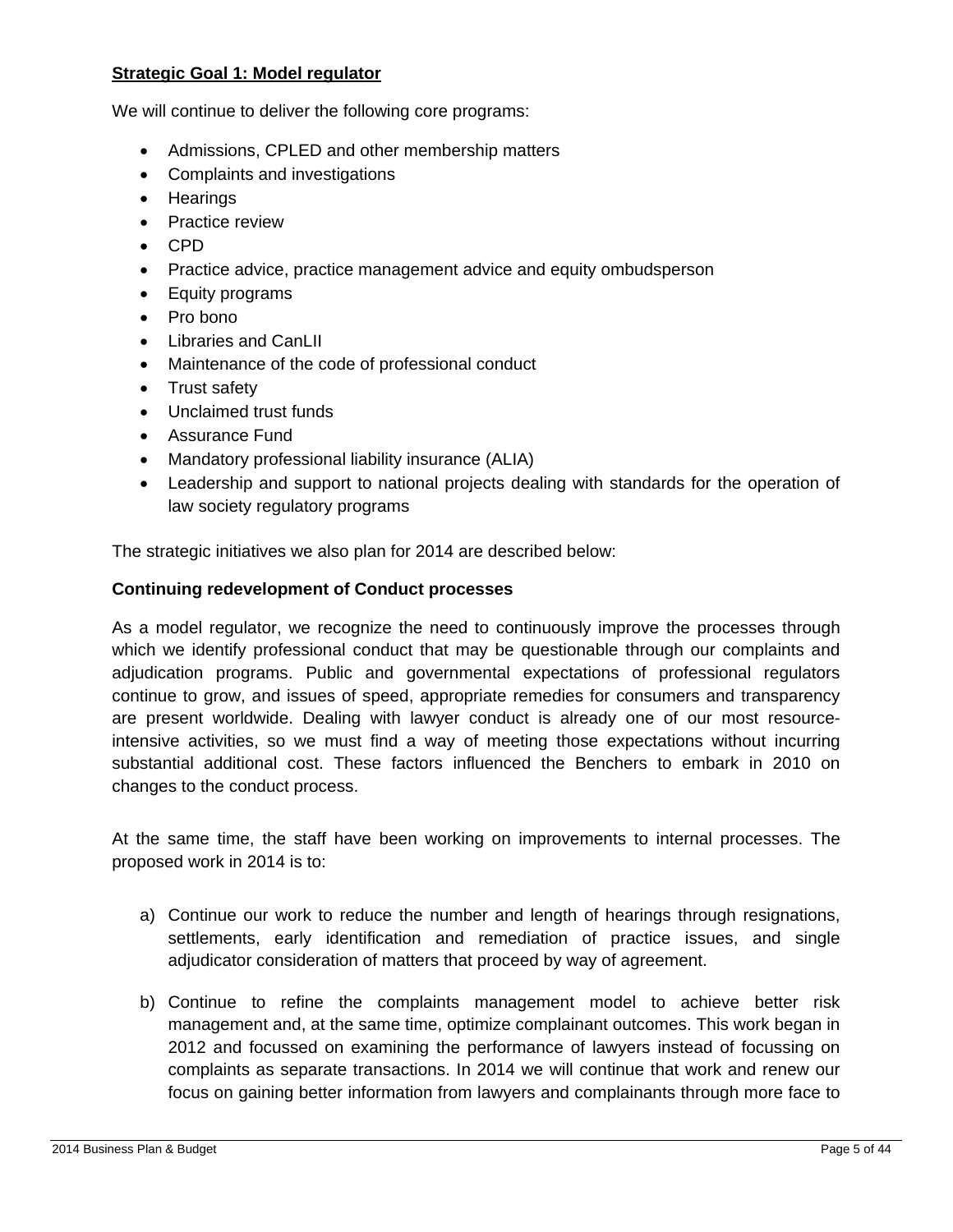face and telephone contact. As required by the new strategic plan, we will also consider how to intervene even earlier, so that we can assist lawyers to identify and remediate issues before they begin to have more significant impacts. We will also aim to resolve complaints earlier in the process, if that is consistent with serving the consumer protection aspect of the public interest. We will also continue to improve complaints throughput, and propose other key measures of effectiveness of the complaints program.

- c) Continue the multi-year implementation plan for changes to the conduct process, including:
	- Pre-hearing conference enhancement;
	- Practice review early intervention pilot; and
	- Expedited admission of guilt before single adjudicator hearings.

We plan to carry out this work within the existing funding envelope. Theory says these process changes will result in more effective and less expensive processes. We cannot say at this time whether there will be any significant transition costs.

#### **Continue implementation of the Trust Safety process**

In 2013 we conducted a program evaluation of the Trust Safety program and began to explore a new funding mechanism based on the premise that primary funding for this program should be from those who use or operate trust accounts. In 2014 we plan to continue implementing the program refinements stemming from the evaluation. In conjunction with our plan to deliver an insurance model for trust defalcation to the public and Alberta lawyers, we will also provide the Benchers with recommendations as to a new funding model for regulatory activities related to lawyers holding trust funds.

#### **Alternate business structures**

One of the significant changes in the regulation of the legal profession is the introduction of new forms of regulation to increase consumer access to legal services. Already present in England and Australia, these alternate business structures are currently under review in a number of Canadian jurisdictions.

In 2014 we plan to commence consideration (working closely with other western law societies) of alternate business structures in Alberta by developing a backgrounder and discussion paper.

#### **Tribunals office**

One of the high profile, important and high risk tasks carried out in many of our regulatory processes is adjudication of conduct, credentialing, practice, assurance, trust safety, and the appeal processes for each of these. Currently, the processes for administering the different adjudications are spread across the organization. Many similar organizations provide both extensive and structured training, as well as support for activities such as the drafting of decisions.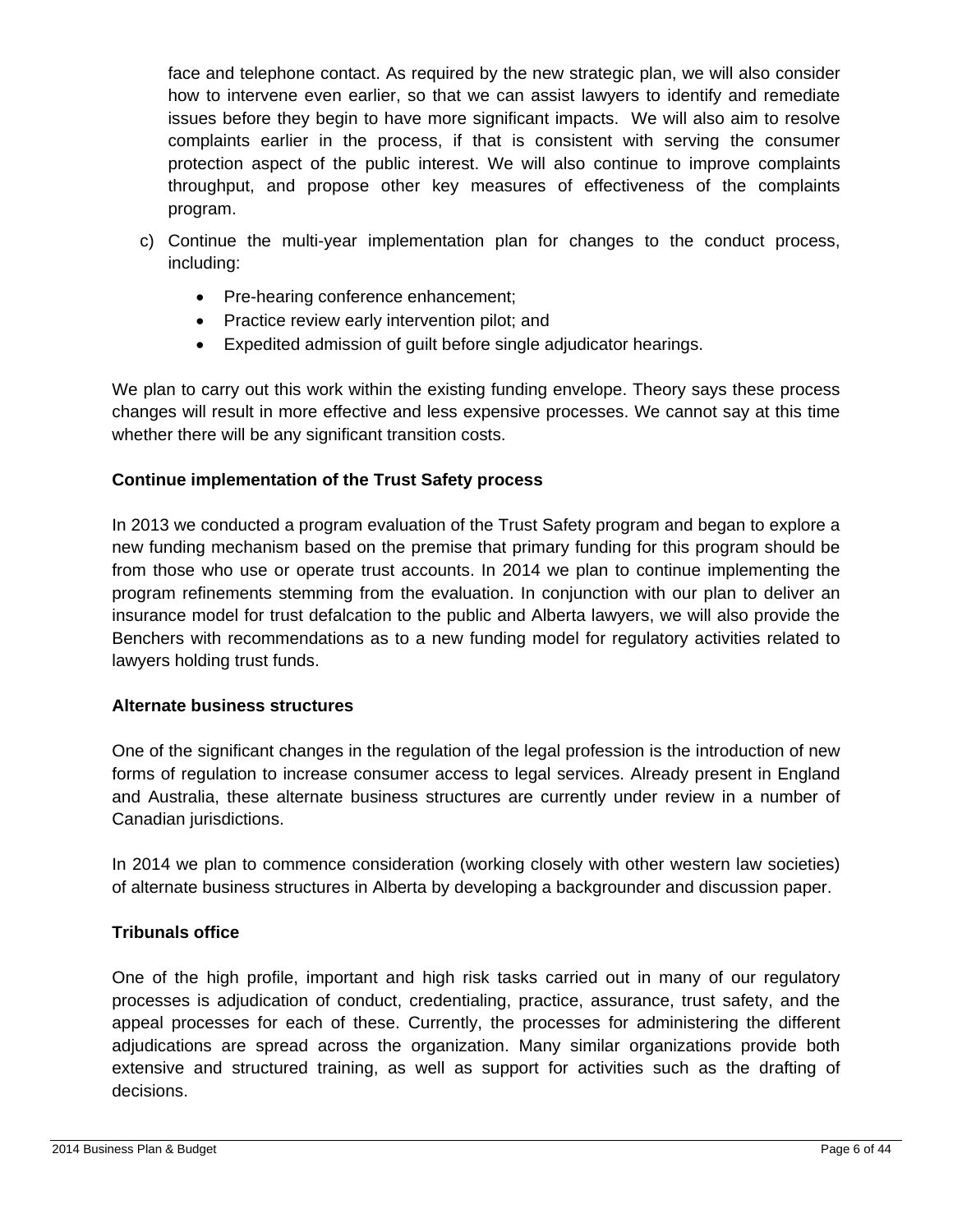To be considered a model regulator, we should provide this support to our adjudicators. In 2013 we began to re-align the hearing coordinator and counsel assistants' roles to create a tribunals office. In 2014 we plan to extend this support to all of the Law Society's adjudicative processes, including additional resources for Law Society adjudicators.

#### **Online practice resources**

One of our heavily used supports for professional competence is the services provided by the practice advisors, practice management advisor and equity ombudsperson. The number of calls to these advisors has grown consistently over the last few years. This work is made more effective by providing online resources that will assist practitioners, either in addition to individual advice, or as a substitute for it. Effectively assisting practitioners to avoid unethical or incompetent conduct is an important priority, and making these materials available online means we can increase the use of these resources without necessarily increasing staff. Accordingly, in 2014 we propose to continue to enhance online practice resources.

#### **Restructuring the compensation of victims of lawyer theft of trust money**

The Law Society's program for compensating victims of lawyer theft of trust money is built around a model in which the payment of compensation is a discretionary remedy of the Benchers, with each case adjudicated on its merits. Before payment can be made under the current program, a finding of misappropriation by the lawyer must be made. This makes it very difficult to engage in the kind of timely and fair resolutions that are common in insurance programs.

The Benchers in 2008 deferred considering a program more like an insurance model, to be dealt with once the Trust Safety program was in place. In December 2013 the Benchers will receive a report outlining management's recommendations for moving to an insurance model instead of a discretionary model for deciding assurance fund claims.

Subject to Bencher approval, we plan to deliver an insurance model for trust defalcation to the public and Alberta lawyers.

#### **Integrated competence strategy**

Competence lies at the heart of the work of a regulator of professionals. The mission of the Law Society calls for a high standard of legal services and professional conduct. We provide a variety of competence-related programs. Some of these are available on demand, such as libraries and practice advice. We also have compulsory programs, such as CPD and Trust Safety. There are many other possible programs, both on demand and mandatory. One that has been discussed is practice audits. We need an overall strategy for how we support and regulate competence, before engaging in any additional programs. As a result, this year's Continuing Competence Committee has begun work on an integrated competence strategy, which will be presented to the Benchers before the end of the year.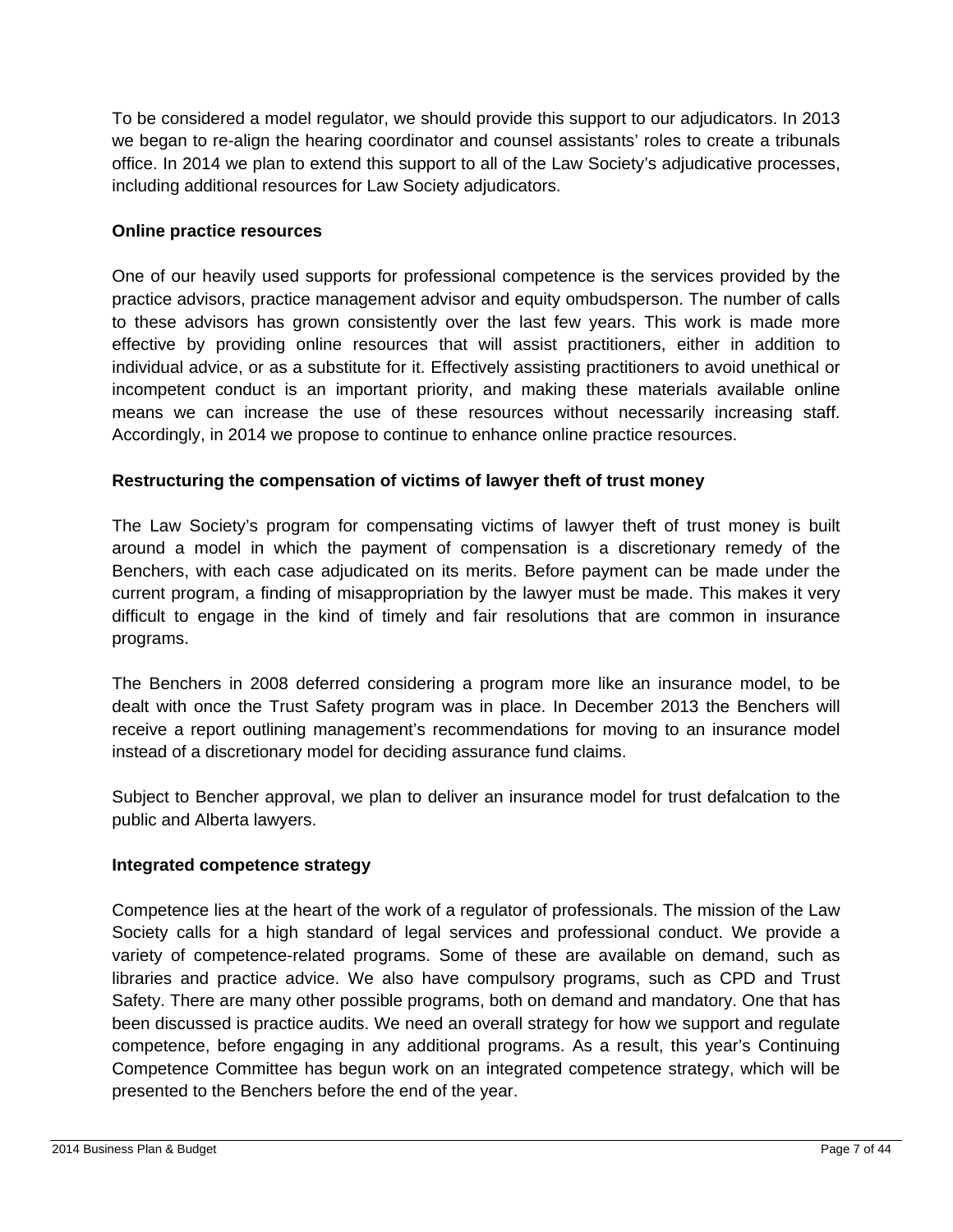One of the important programs to engage lawyers in managing their professional competence is a CPD program, which we have been operating for a number of years now. We have engaged in an external program evaluation, and have plans to add additional features to have each lawyer consider their previous year's CPD program and whether it was successful, and to streamline our administrative process for determining that practitioners have complied with the CPD program regulations.

To continue our work in this key area, we propose to:

- Respond to direction arising from consideration of the integrated competence strategy; and
- Implement changes to the CPD program so that a) lawyers report on their success in achieving their CPD goals for the previous year, and b) filing a CPD declaration is a precondition to renewing the annual practice certificate.

In 2014 we will proceed to hire the new director and support staff; that director will then develop and guide the strategy.

#### **Digital signatures**

The government initiated a 3 year plan to redevelop the Land Titles Registry electronic database. One of the key features of the new system will be e-filing of land titles documents. For this to function, lawyers will need a form of digital signature. This facility will demonstrate that the lawyer e-filing a land title document has the appropriate status with the Law Society.

In 2013 we planned to develop a proposal to provide this service to lawyers. The initiative was deferred pending clarity on the over-riding issue of privatization of the Land Titles Office. We need to be in a position to respond if digital signatures are required.

#### **Strategic Goals 2: Public confidence**

As part of our core program work we have continued to improve our regulatory programs and enhance programs that communicate our regulatory work to government, the public, and lawyers, as well as providing communications support for individual programs. In 2014 we will develop and begin to implement a new communications plan; to deliver that plan we have reorganized the communications staff, creating a flatter structure with more staff delivery of communications products.

In accordance with the new strategic plan, we will develop strategies for measuring our performance in achieving government satisfaction with the effectiveness of the Law Society, and measuring stakeholder confidence in the organization. We will also take steps to increase the involvement of public representatives in adjudication panels.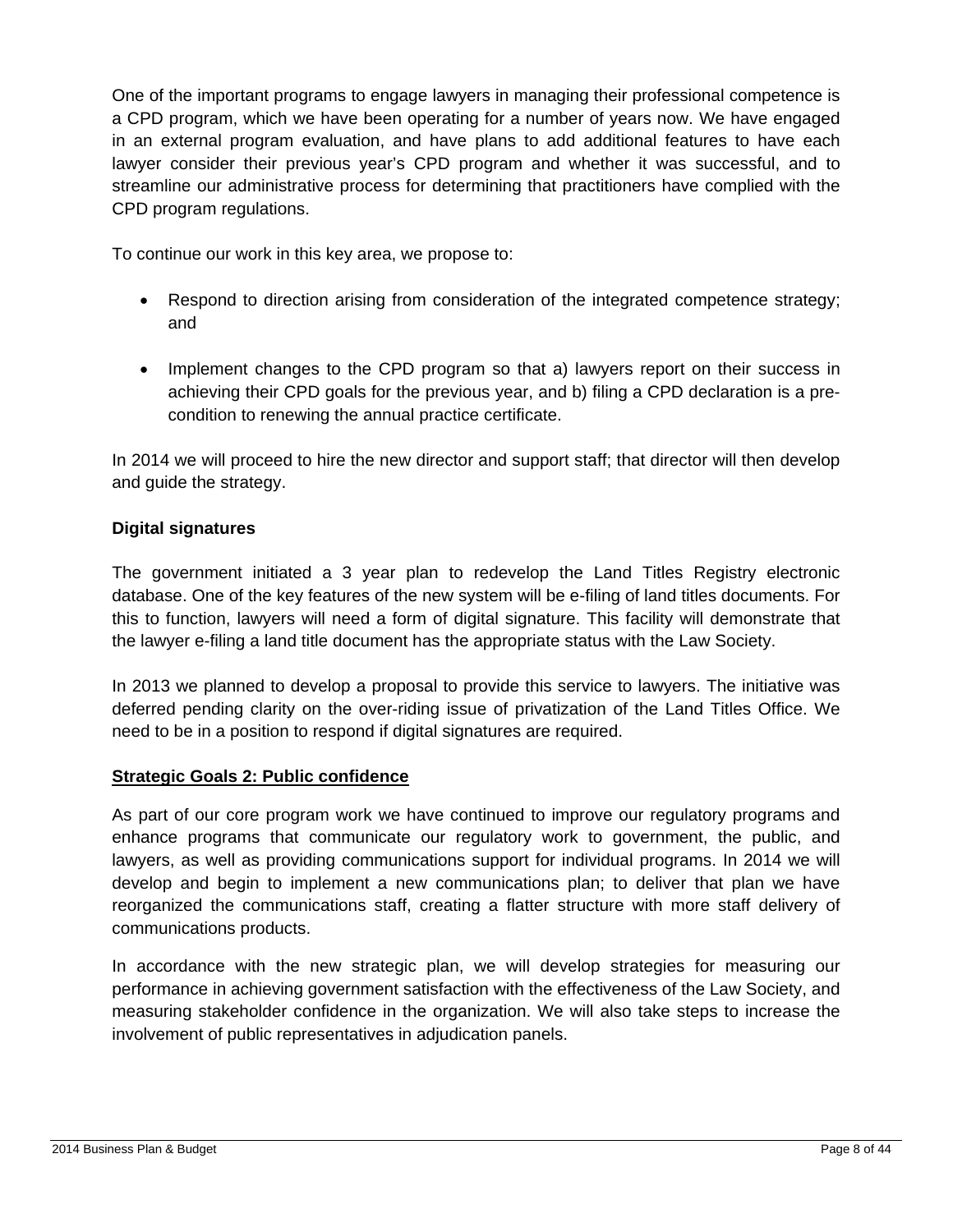#### **Strategic Goal 3: Principles of justice**

As part of our core program work we will continue to:

- Communicate the importance of protecting the independence of the courts, the rule of law, and lawyer client privilege; and
- Monitor for threats to the rule of law and intervene as necessary regarding those threats.

There are no new business plan priorities relative to this strategic goal.

#### **Strategic Goal 4: Access to justice**

As part of our core program work we will continue to deliver existing programs such as: libraries and CanLII as sources of public legal information, lawyer referral, Justicia, Pro Bono Law Alberta and Law Day.

As a strategic initiative, with a view to available resources and authority and acknowledging that the access to justice issue cannot be solved by the legal profession alone, we plan to articulate the Law Society's role in access to justice, develop a plan to implement that role and begin implementation. The implementation phase will address which of the varied existing projects will be continued, and whether new work should be undertaken.

We will provide the Benchers with an analysis of demographics of the profession, Law Society employees and volunteers as the start to developing our strategy around diversity and inclusion.

We cannot at this time estimate whether there will be any additional costs, although we expect to have a better sense of costs based on Bencher discussion of the Access to Justice Strategy.

#### **Strategic Goal 5: Organizational culture and capacity**

As part of our core program work we will continue to deliver the following core support programs:

- Support for committees and governance activities, including developing and delivering online support as is feasible and affordable
- Accounting services
- Record keeping and privacy services
- Communications, both internal and external
- **•** Office services
- Offices in Calgary and Edmonton
- Business technology services
- Legal services
- Human resource management services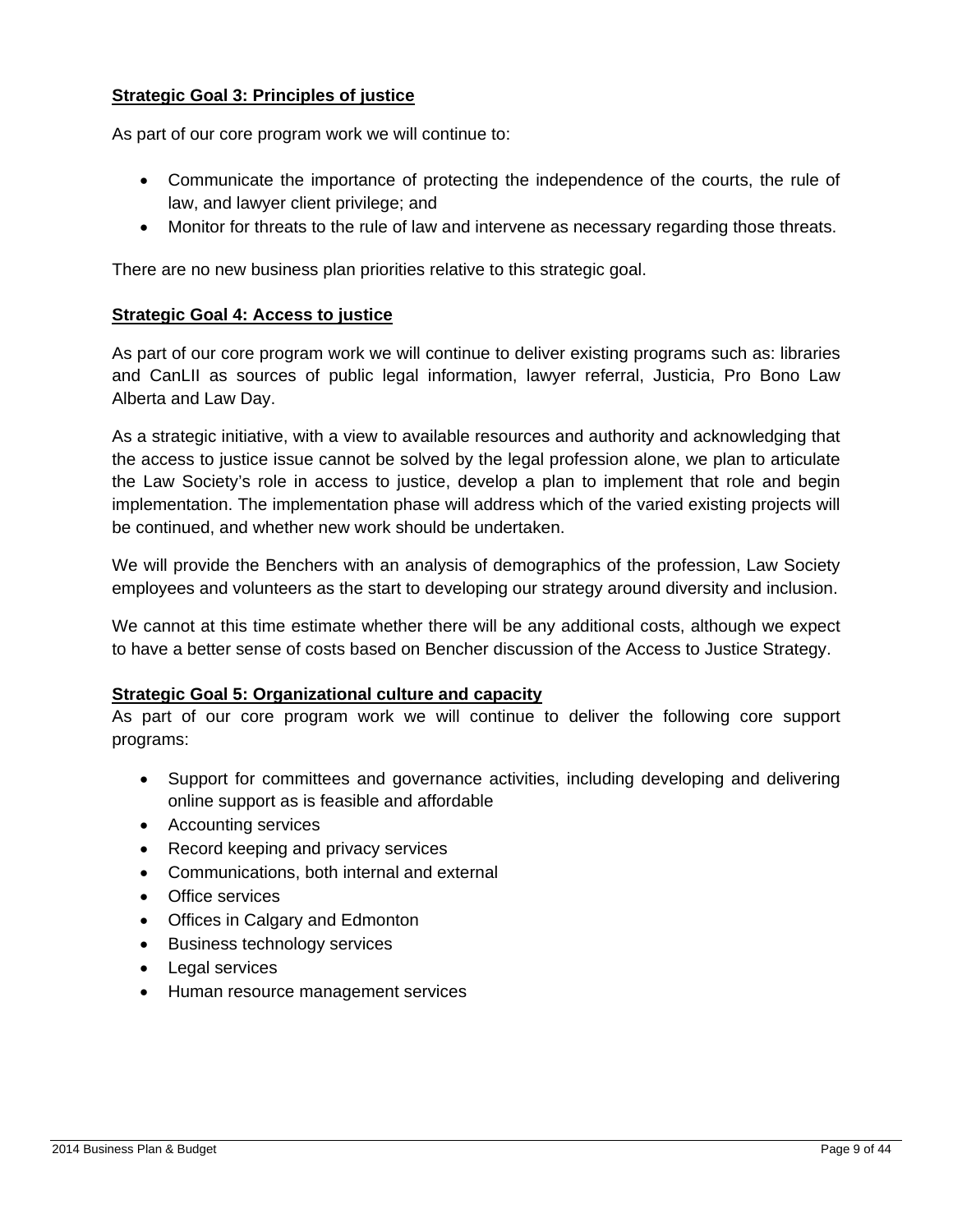As strategic initiatives we also plan the following:

- a) In 2011 the Benchers started a program to develop comprehensive governance policies. Completion of this work was delayed in 2013 as the Governance Committee focused on the Bencher Evaluation pilot project. We expect to complete the work on comprehensive governance policies in 2014 using existing organizational resources.
- b) The strategic plan sets as an aspirational and ultimate goal that the Law Society of Alberta is a model regulator. To evaluate our success in achieving that goal, we need to compare ourselves to other regulators. To assist in this ongoing work, we have been benchmarking new and innovative regulatory mechanisms used in England and Australia but not Canada, and we will provide a discussion paper about whether these forms of regulation would be useful in Alberta. This will be carried out using existing organizational resources.
- c) In anticipation of the Bencher election in November 2014, an internal project team has been working during 2013 to lay the ground work for an exclusively online Bencher election.
- d) The Law Society maintains a sophisticated database containing all of the regulatory information about lawyers and related parties. In 2012 we upgraded our ten year old regulatory database; that brings our software up to date, and permits us to begin offering online transactions. This multi-year project will ultimately enable us to provide better customer service for lawyers and the public, to simplify our processes, and to reduce costs. In 2013 we took a number of steps to develop the capacity to evaluate and change our business processes. In 2014 we plan to build on work done in 2012 and 2013 to develop capacity and infrastructure to do more business online, introduce additional collaborative technologies and enhance our data quality and decision support tools. The costs associated with this work are included in our capital budget presented later in this document and we expect there will be continuing capital costs for this work through 2015 and 2016. In our view we cannot avoid making this investment. If delayed, we will simply pay more to make these changes in the future.
- e) The Law Society has secured additional space in its current Calgary location and, at this point, anticipates extending our existing lease to the end of 2019. We have provided for increased rent and capital spending on leasehold improvements and furniture in the 2014 operating and capital budgets.
- f) To assess the human resource capacity of the organization relative to what we need to accomplish in the 2014-2016 strategic plan, we intend to conduct an organizational capacity review of the organization in 2014.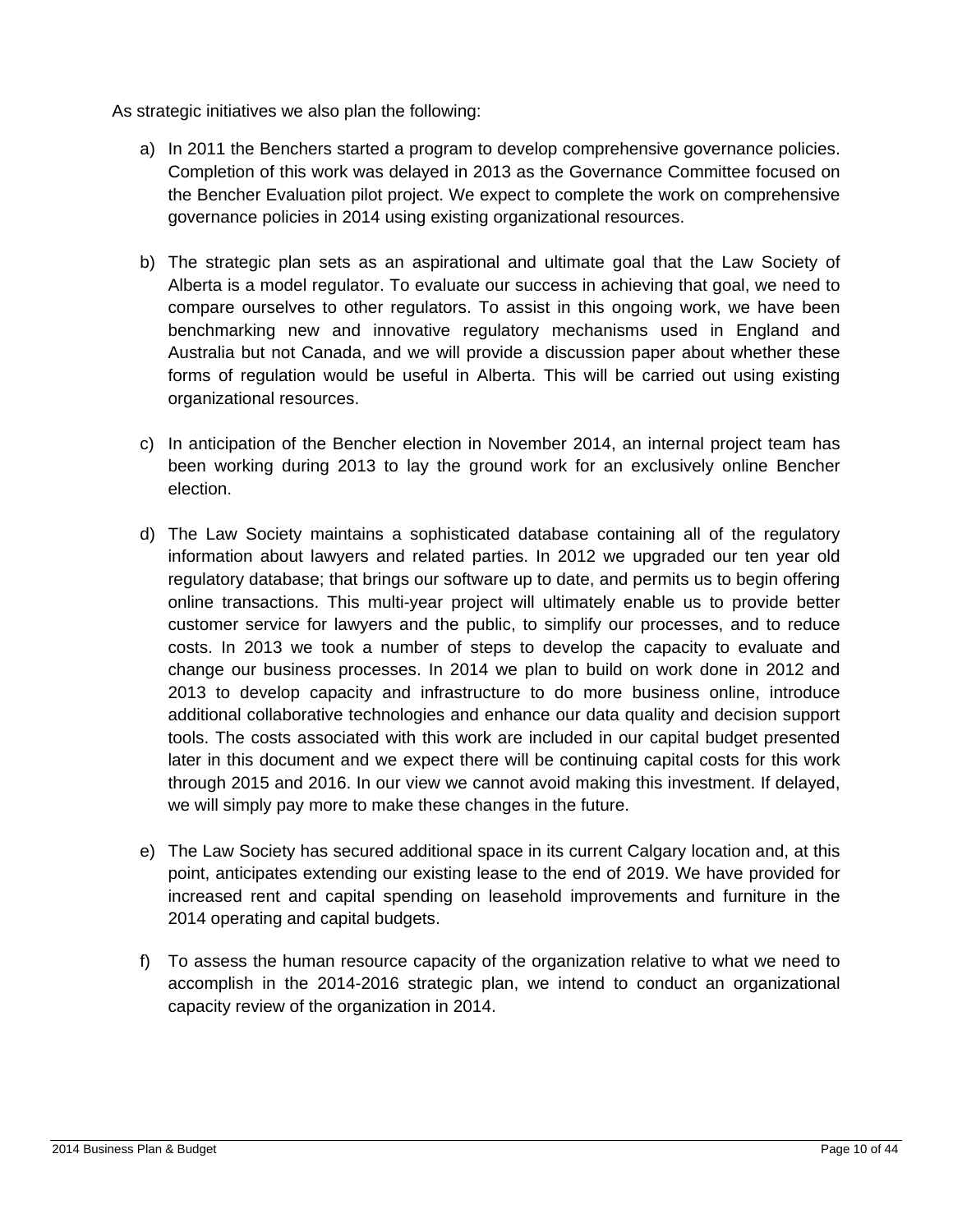- g) Conduct an evaluation of the operating principles contained in the 2014-2016 strategic plan, and develop a process for continuing review designed to improve organizational performance.
- h) Develop ongoing health and safety processes to minimize workplace risk, including developing incident reporting standards.
- i) Conduct a review of the Law Society's committee structure to identify opportunities to enhance the volunteer experience.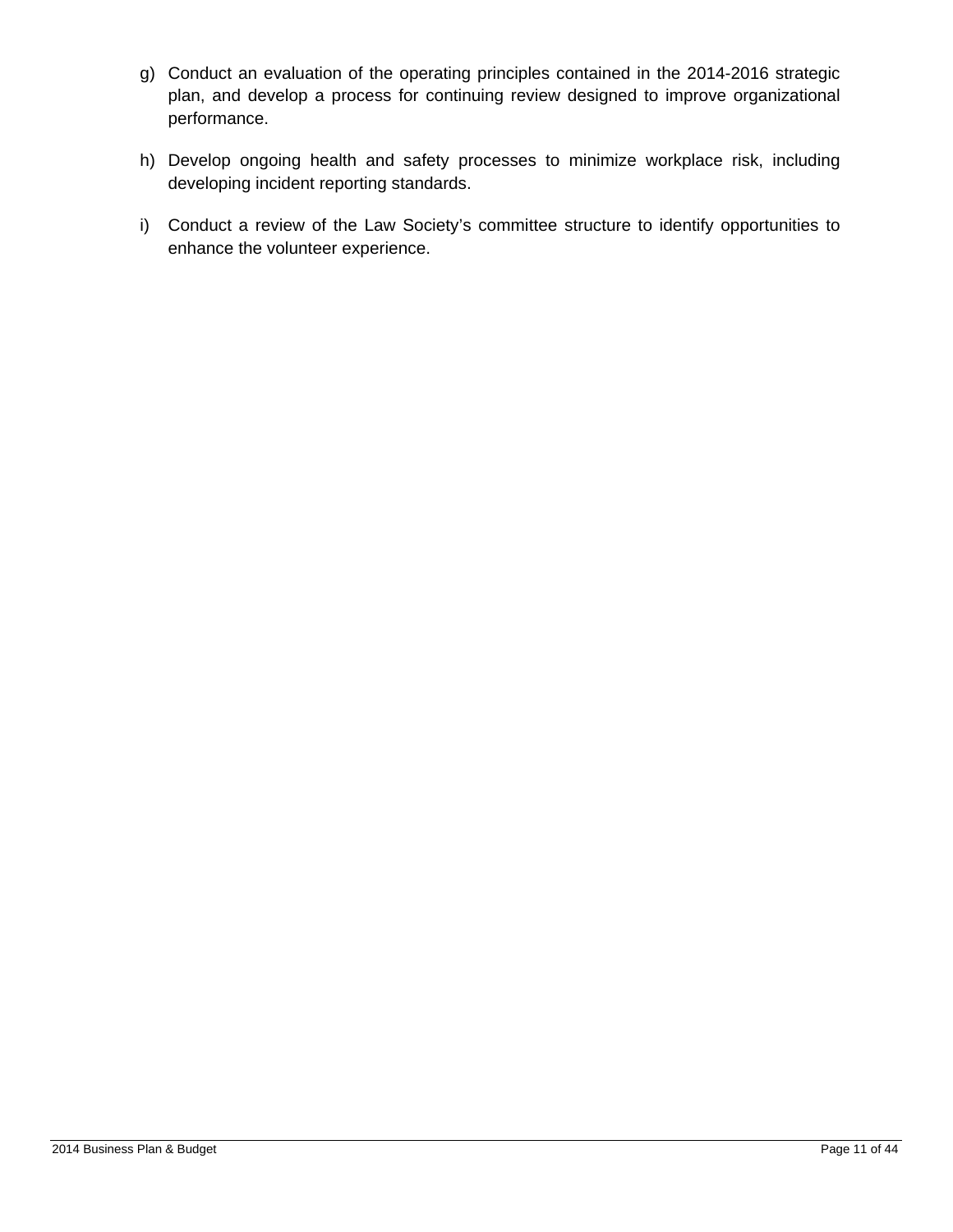#### **The budget**

The budget pursues the initiatives outlined above  $-$  both the strategic ones and the statutory ones – within a context in which we recognize our continuing need to balance our obligation to be the steward of the funds raised through taxation and our obligation to protect the public interest.

This year's budget preparation began with developing a business plan, which forms the foundation for this budget.

In organizing the business plan we broke down our work into five core areas of the Law Society:

- **Membership** this group deals with all aspects of applications for new membership, Professional Corporations (PCs) and Limited Liability Partnerships (LLPs), and deals with all changes in membership and annual renewals. The bar admission program (Canadian Centre for Professional Legal Education - CPLED) is funded through this department.
- **Conduct** in which we review, resolve (where possible), and investigate complaints, refer to Practice Review where appropriate, and prosecute when necessary.
- **Public Protection** includes the trust safety program, custodianship program and Assurance Fund program that compensates those suffering losses from misappropriated trust funds.
- **Professionalism, Competence & Access** this bundles together all of our programs that support the professional work of lawyers, namely Continuing Professional Development (CPD), practice advice, pro bono, libraries, CanLII, equity ombudsperson, and equity programs.
- **Governance** the governance of the organization including the development of best practices in governance and of policy for consideration by the Benchers.
- **Organizational Support** the supports necessary to carry out all our regulatory work including Corporate Services (consisting of Accounting, Communications, Records and Information Management Services and Office Services), Business Technology, Counsel and Human Resources.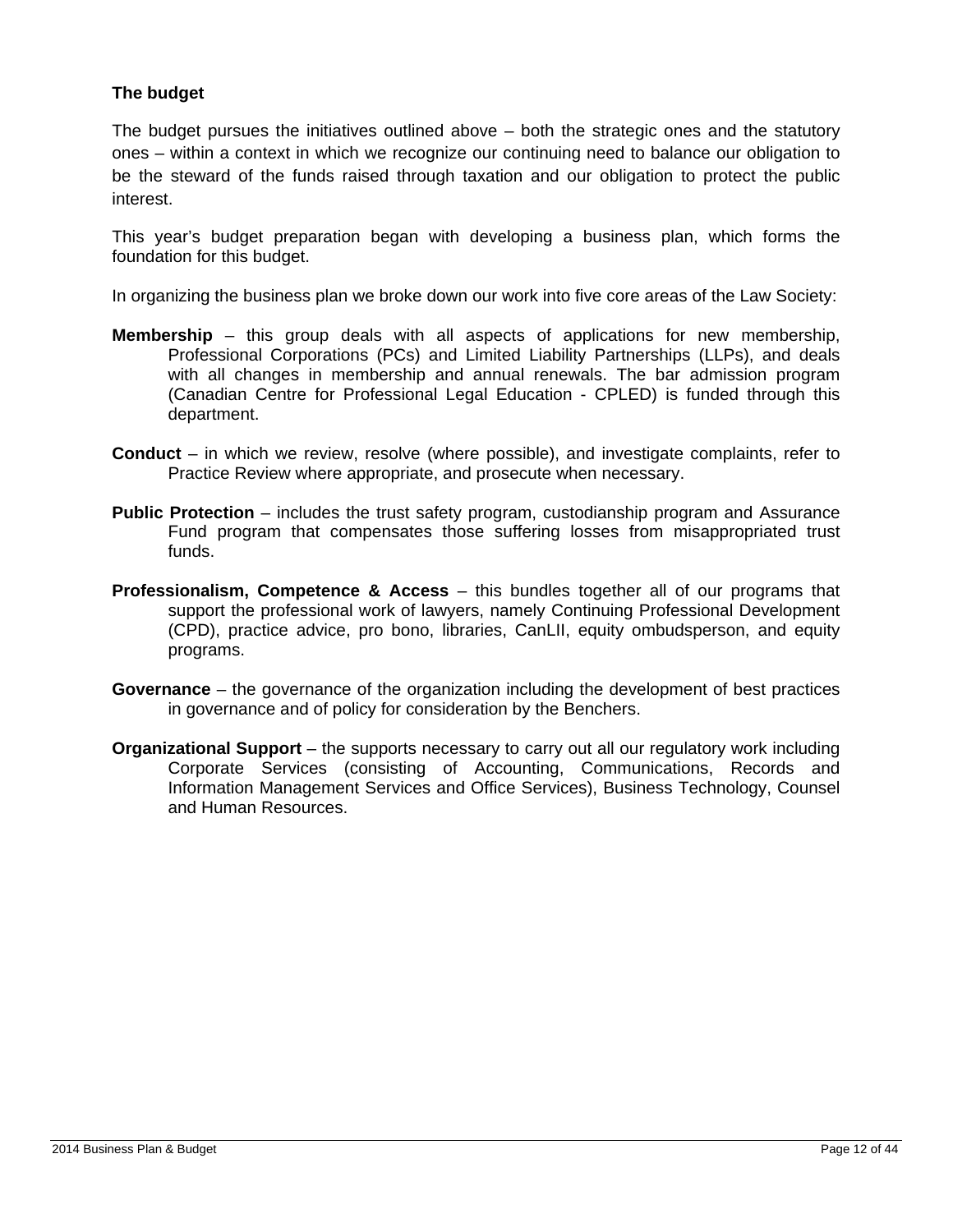#### **Budget resource allocation**

While we organize our work in the above areas, the following chart illustrates where our budget resources are focused. In this analysis, organizational support costs are allocated to each of these activity areas based on relative cost.



Of our policy work, about 2/3rds of the work relates to regulatory issues and the remaining 1/3rd is dedicated to the access to justice initiative and governance.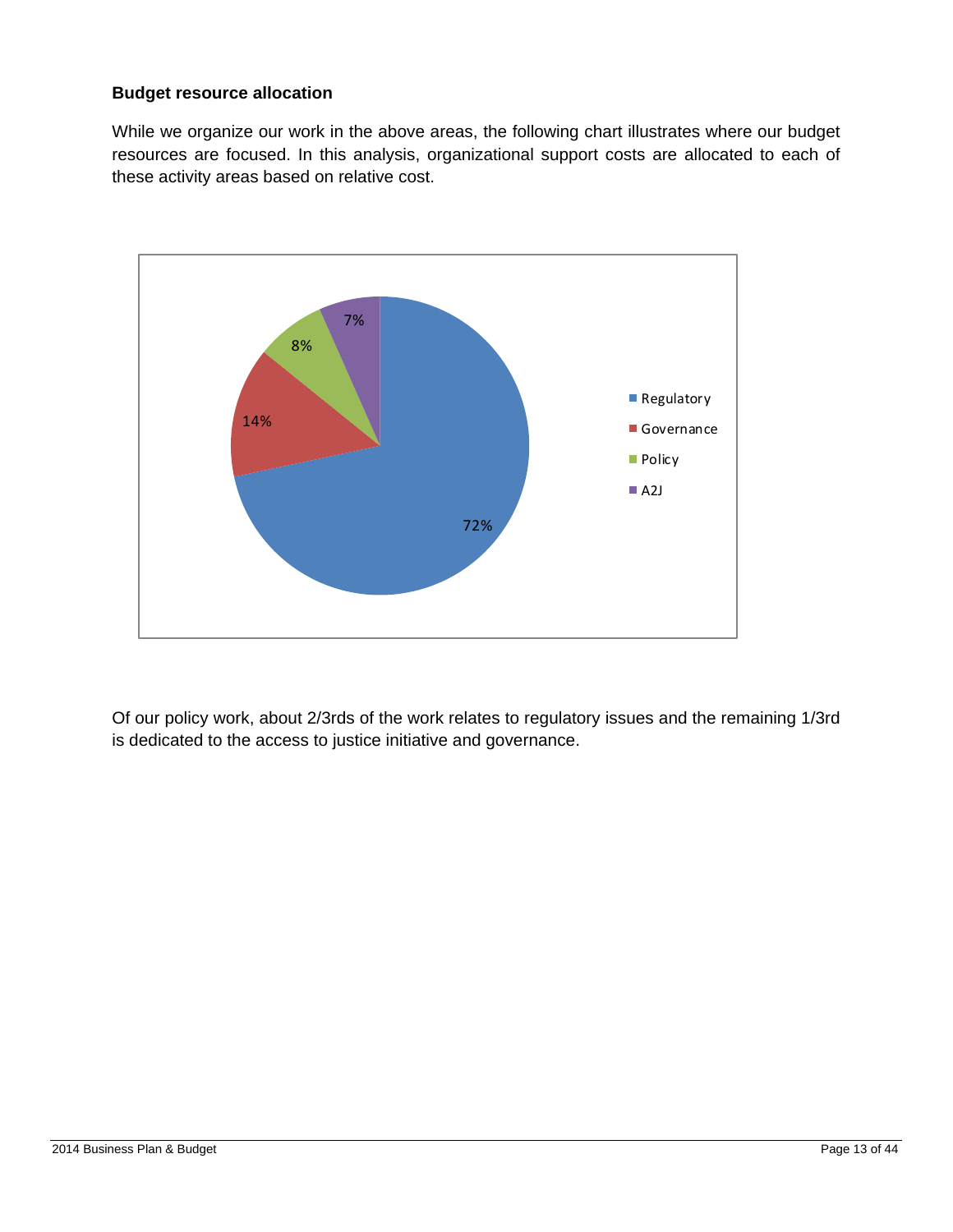#### **Staff resource allocation**

The 2014 budget provides for 122 full-time equivalent (FTE) staff relative to 119 in 2013. The increase of 3 FTE's relate to the new Tribunals Office (1.5 FTE's), the establishment of permanent staff in Custodianships (1 FTE) and additional staff in Communications and Human Recourses (I FTE in each area). These increases are offset by small staff reductions in Conduct, Investigations and Business Technology. Staff costs represent about 60% of the total budget. The following chart depicts how staff resources are deployed. Again, organizational support staff resources (FTEs) are allocated to each of the activity areas based on relative FTE's.



About 2/3rds of our policy work relates to regulatory issues and the remaining 1/3rd is dedicated to the access to justice initiative and governance.

#### **Core area plans**

In our strategic planning the Benchers made it clear we must do a first class job of our core regulatory work. That encompasses credentials and education, complaints and hearings processes, and ensuring that lawyers are professionally competent. We also include the operation of the Assurance Fund in this work. The business plan that follows includes work in all of these areas and reflects the following operational goals:

- Be highly trusted;
- Be recognized for excellence in management and leadership in service;
- Manage risk and stand up for the public interest and the principles of justice; and
- Be a leader organization of choice for staff and volunteers.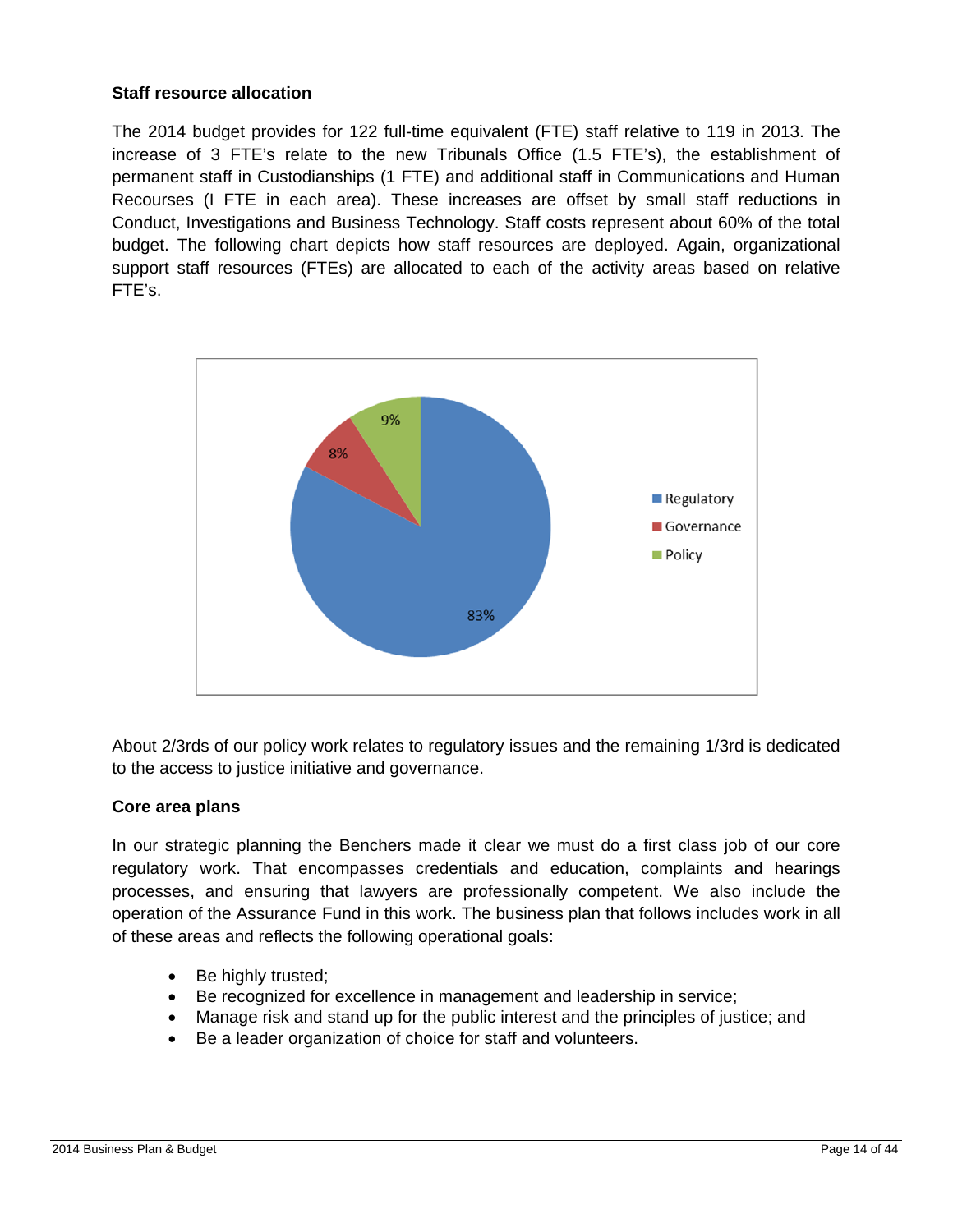The following analysis describes the core activities of our five business units, area goals, significant initiatives planned in each area and a discussion of the corresponding budget implications for 2014.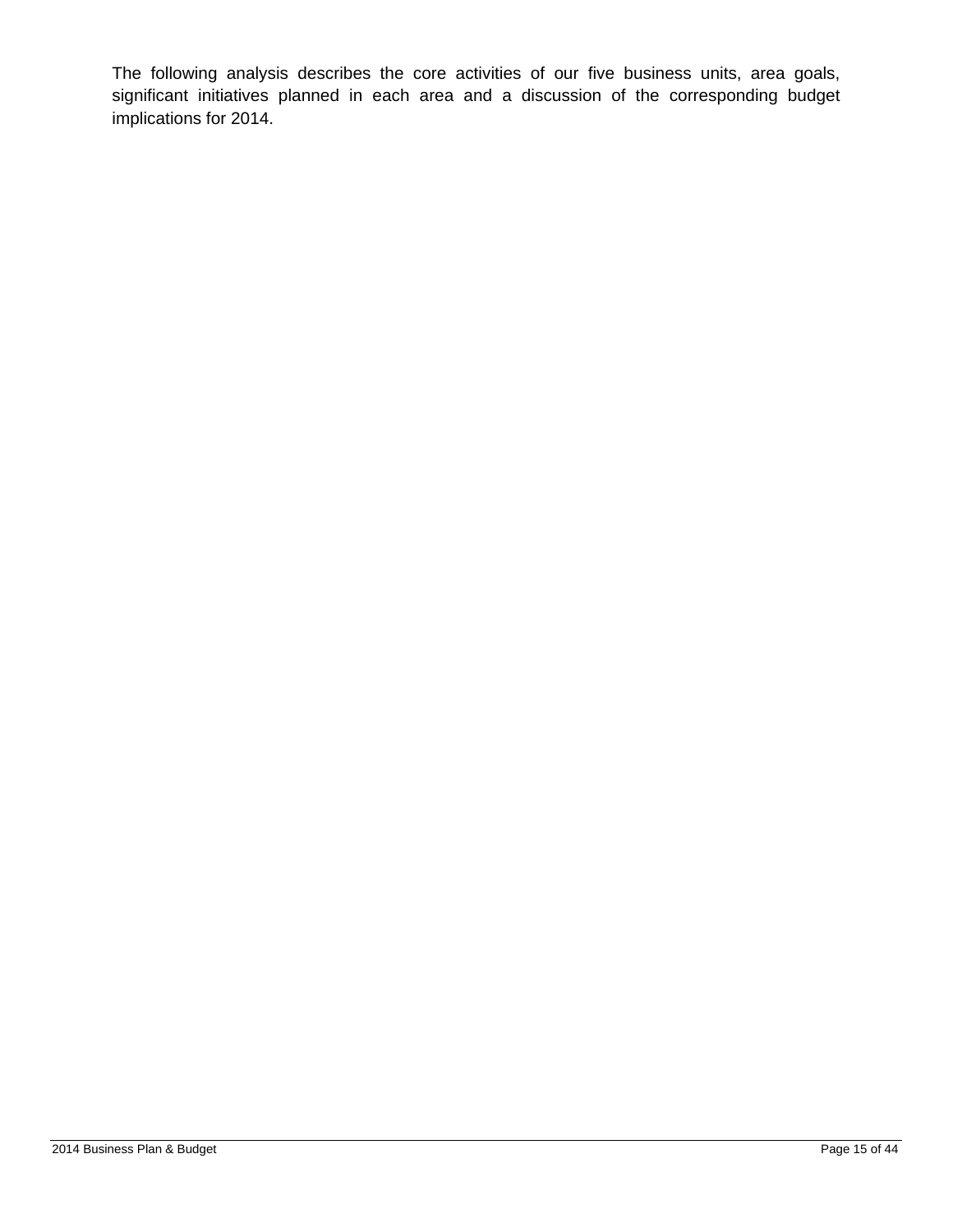### *Membership*

#### **Core activities**:

This group is responsible for the administration of various applications including students-at-law, enrolment and reinstatement of members, the transfer of inter-jurisdictional members, Professional Corporations and Limited Liability Partnerships. The Membership department also manages inquiries regarding membership status and address changes, insurance changes, and membership renewals. The bar admission program (CPLED) is funded through this department.

On an annual basis, this group of 9 employees processes renewals for approximately 9,000 active, 2,000 inactive and 6,000 insured lawyers. Over 400 applications for students-at-law are handled by this group. In addition, the Membership department processes annual renewals for about 2,300 Professional Corporations and 170 Limited Liability Partnerships.

#### **Goals:**

- Serve the public interest by ensuring high standards of competence and good character for applicants seeking admission to and practicing law in our jurisdiction.
- Provide a high level of customer service (internal and external customers).
- Provide service to lawyers while facilitating annual regulatory requirements, such as annual renewal of membership, insurance, Professional Corporation and LLP registrations.
- Continue to enhance risk assessment management within the department as well as in conjunction with the Law Society as a whole.
- Continue to evolve business practices, policies and documentation to accommodate expectations of our customers and to operate as a model regulator.
- Enhance our corporate departmental image and knowledge about our services to our customers (lawyers, students, etc.). This includes improvements to the website, forms and an increased number of presentations to our customers.
- Enhance our relationship and productivity with the CPLED team in order to provide a more cohesive service to students-at-law.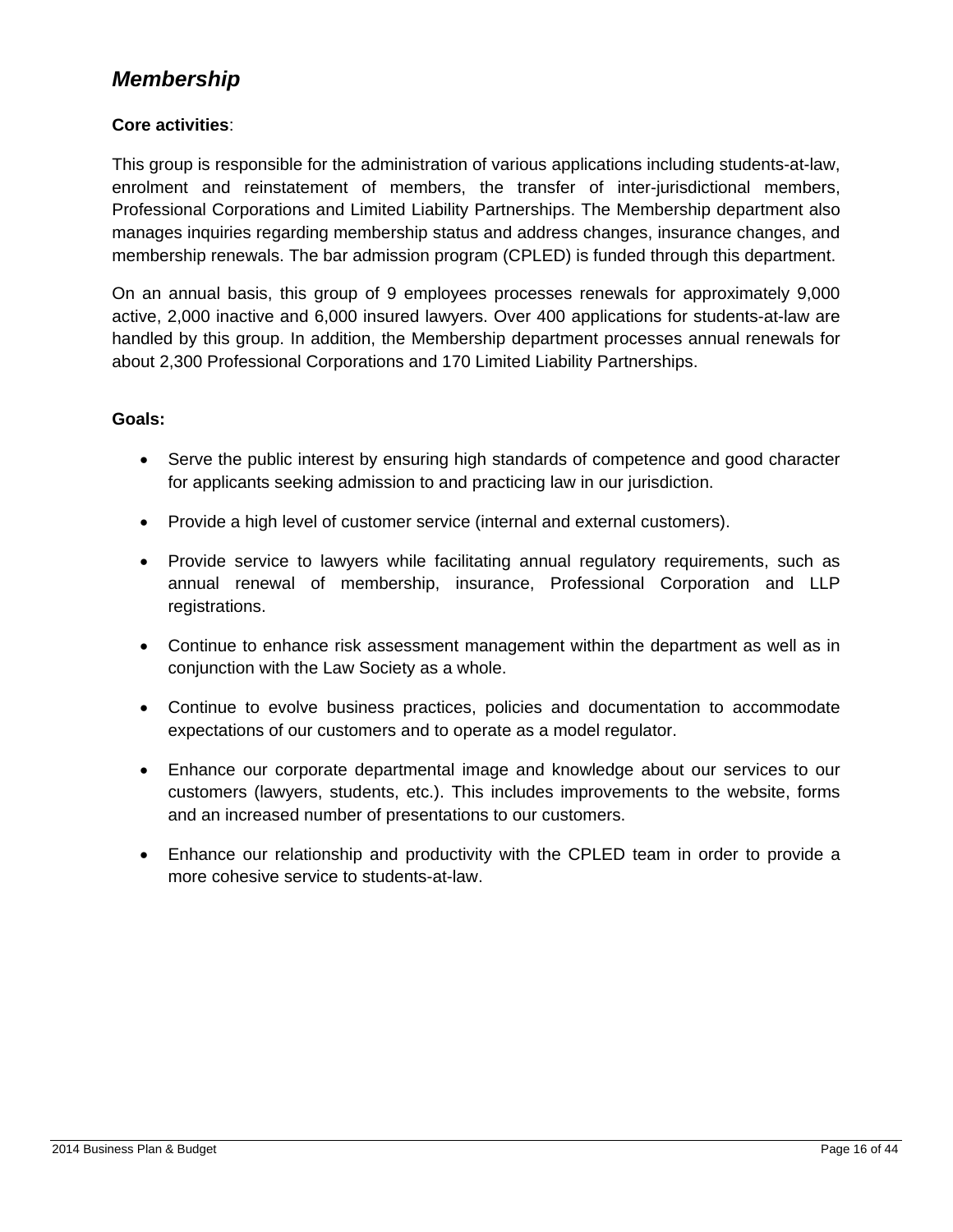## *Conduct*

#### **Core activities**:

This core area (consisting of 34 staff) reviews, resolves (where possible), and investigates complaints, refers to Practice Review where appropriate, and prosecutes as necessary. The Complaints team handles about 3,500 contacts annually from the public, financial institutions, government departments, other regulatory bodies and lawyers. The majority of the contacts received are resolved to the satisfaction of the complainant through an informal process. This informal process includes Law Society staff providing information, referral to other agencies, mediation or other alternate resolution services. Typically, 15% (about 500) of these contacts relate to complaints that are serious enough to require formal investigation and review by Law Society staff. Of these serious (or formal) complaints, about 10% (roughly 50) ultimately result in a conduct hearing.

#### **Goals**:

- Deal with every complaint to ensure it is investigated in an effective and timely manner.
- Deal with matters in Practice Review when risk appears remediable.
- Prosecute matters in an effective and timely manner.
- Maintain a risk assessment program that supports and furthers the goals and objectives identified in the strategic plan.

#### **2014 initiatives:**

- Continue our work to reduce the number and length of hearings through resignation, settlements, early identification and remediation of practice issues, and single adjudicator consideration of matters that proceed by way of agreement.
- Continue to refine the complaints management model to achieve better risk management and, at the same time, optimize complainant outcomes. This work began in 2012 and focussed on examining the performance of lawyers instead of focussing on complaints as separate transactions. In 2014 we will continue that work, and will renew our focus on gaining better information from lawyers and complainants through more face-to-face and telephone contact. As required by the new strategic plan, we will also consider how to intervene earlier, so that we can assist lawyers to identify and remediate issues before they begin to have more significant impacts. We have recognized that improving our process requires consideration of "upstream" issues. We will aim to resolve complaints earlier in the process, but only if we are still serving the consumer protection aspect of the public interest. We will also continue our attempt to achieve complaints goals for throughput while proposing other key measures of effectiveness of the complaints program.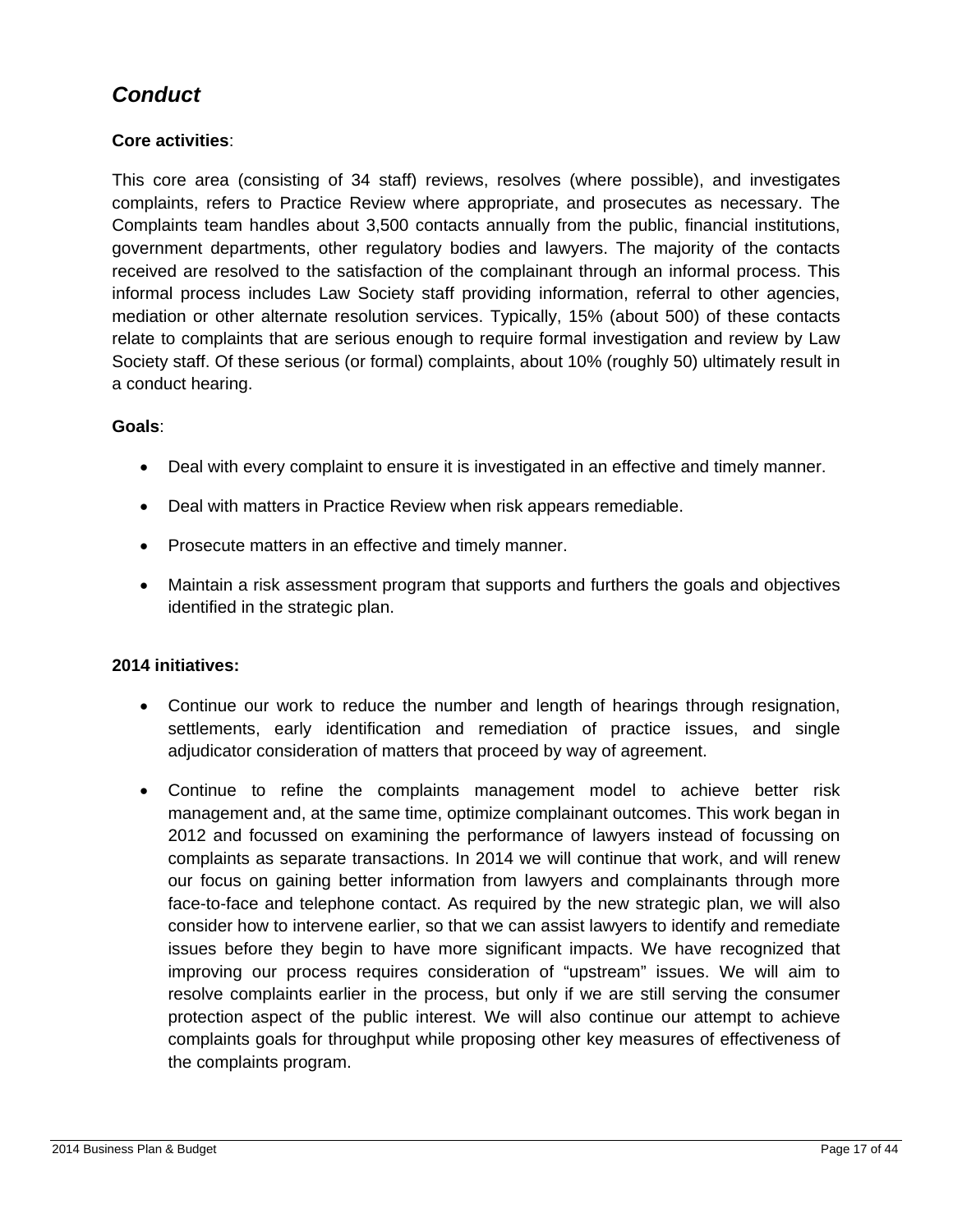- Continue the multi-year implementation plan for changes to the conduct process, including:
	- Pre-hearing conference enhancement;
	- Practice review (early intervention) pilot; and
	- Expedited admission of guilt before a single adjudicator.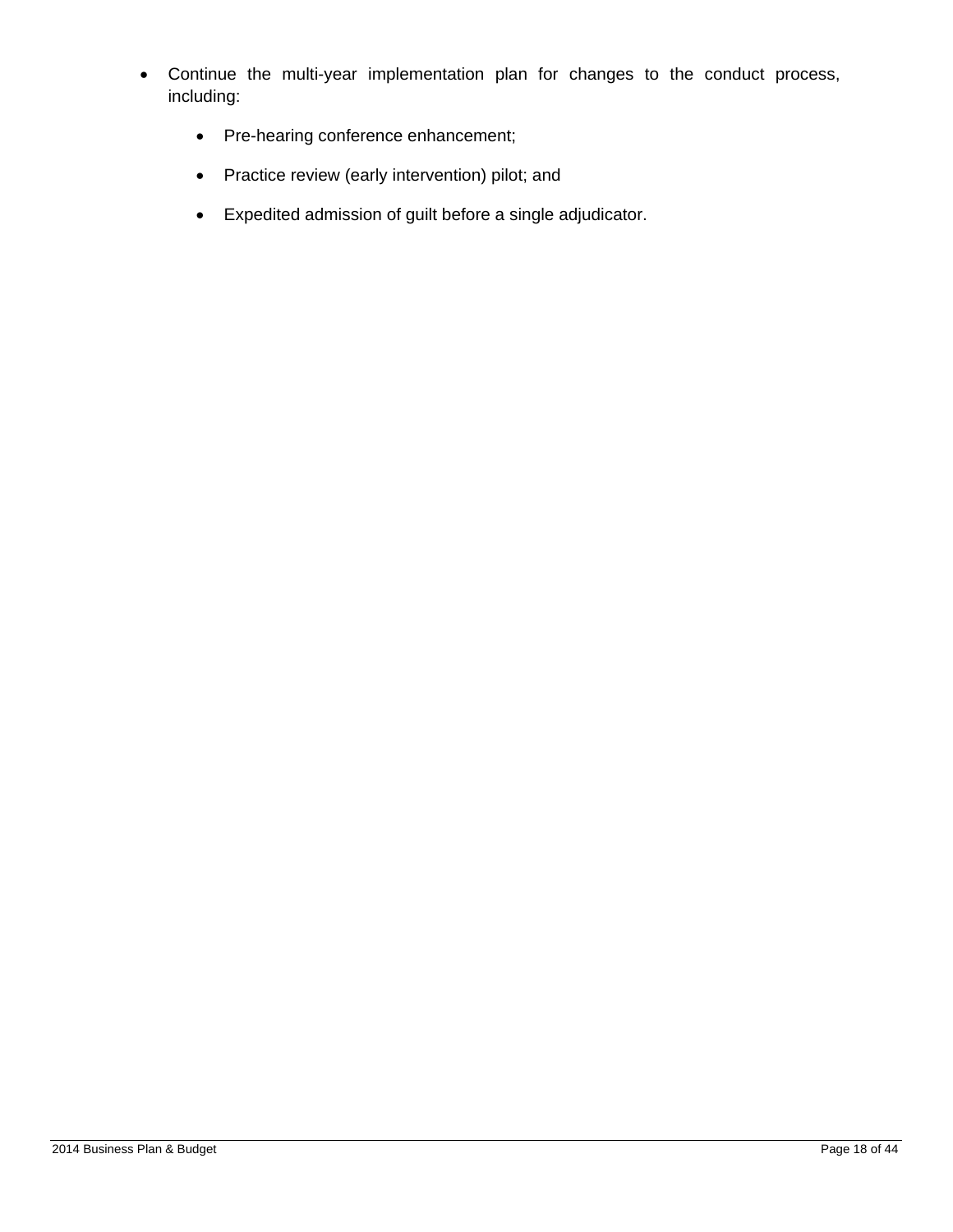## *Public Protection (Trust Safety and the Assurance Fund)*

#### **Core business:**

This area operates the trust safety program, our custodianship program and the Assurance (or compensation) Fund established to compensate those who suffer financial loss through lawyer misappropriation of trust funds.

The purpose of the trust safety program is to mitigate the risk of lawyer misappropriation of client trust funds. In 2014, this group will consist of 16 employees and is supported by the investigative team in the Conduct group.

We operate the Assurance Fund (AF) to respond to allegations of lawyer misappropriation of trust funds and to compensate (or protect) members of the public who have been victims of such misappropriation. Assurance Fund claims received from the public are reviewed by our Senior AF Claims Examiner and are referred to our trust audit staff to perform a complete review of the trust account of the lawyer concerned. The trust audit process, in cases of misappropriation, can be quite lengthy and intensive as trust records in these circumstances are often falsified or destroyed. The total number of open AF claims is normally under 200. On average, we open about three AF files monthly, typically two of which require a formal investigation, including a related conduct complaint.

The custodianship program is designed to protect members of the public in the event that their lawyer is unable or not allowed to continue the practice of law. In these circumstances, our custodians (lawyers contracted by the Law Society) protect the interests of the client and their trust property until the client is able to arrange appropriate representation. The number of active custodianships is typically around 50.

#### **Goals:**

- Through our trust safety program, effectively protect the public interest with respect to the safety of trust property.
- Manage every claim to ensure a fair and timely outcome.
- Finance the Assurance Fund in an economically sustainable manner.
- Fairly compensate those who lose money when trust account defalcations occur.
- Identify areas of potential loss and develop programs to assist lawyers to avoid such loss.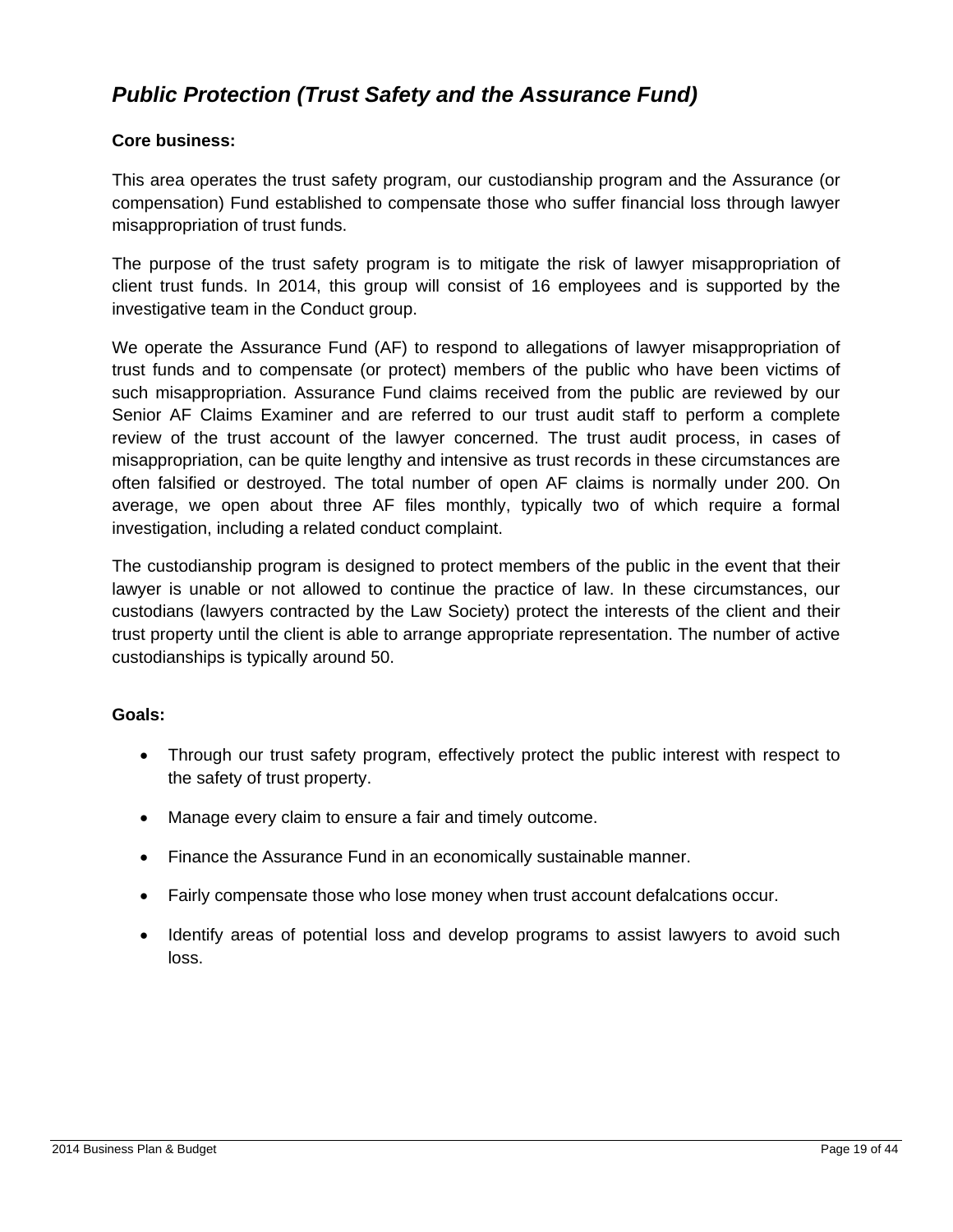#### **2014 initiatives:**

- Deliver an insurance model for trust defalcation to the public and Alberta lawyers.
- Explore a new staff model to more effectively plan, coordinate and monitor the work done by contract custodians.
- Implement refinements to the Trust Safety program as outlined in the 2013 program evaluation.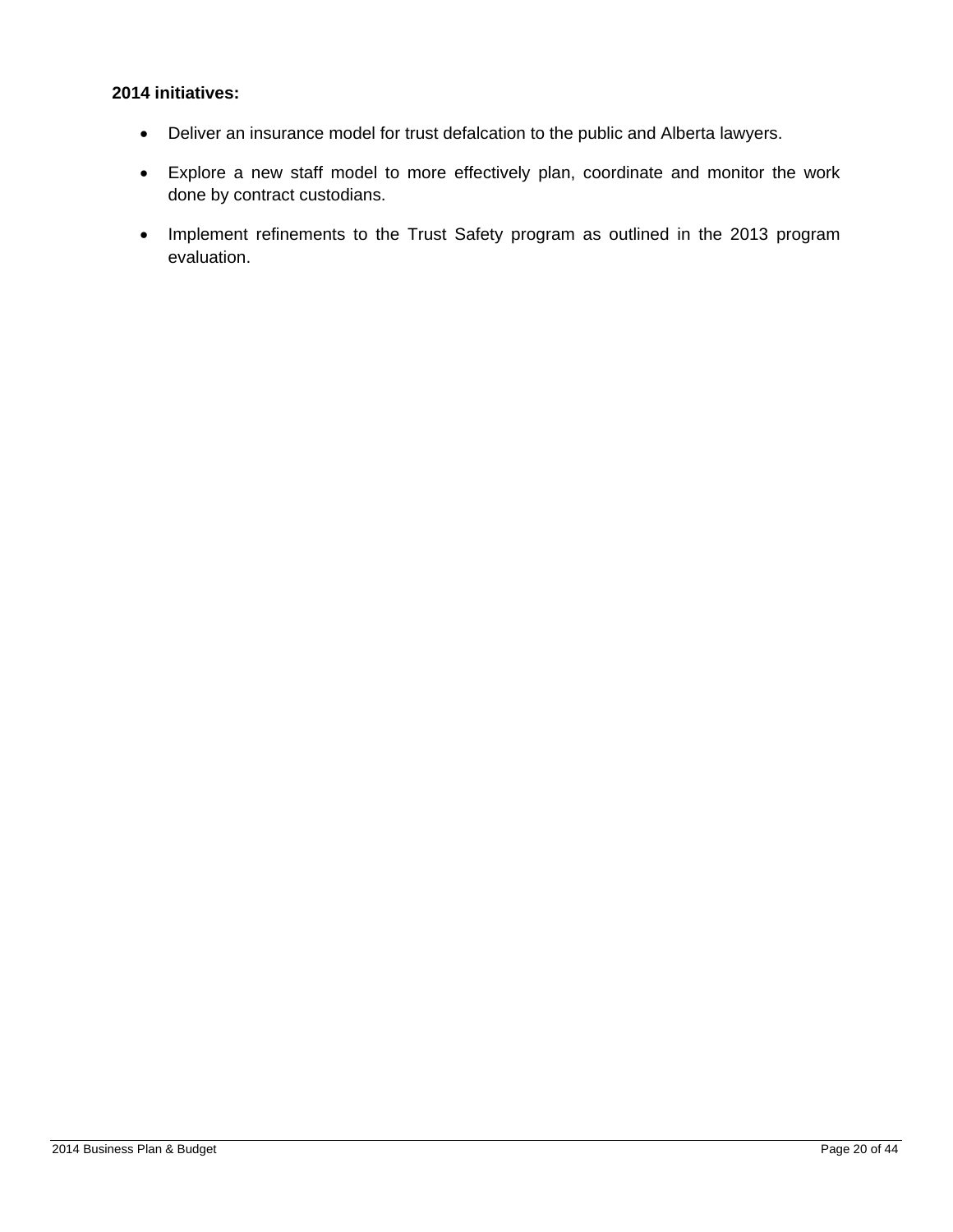### *Professionalism, Competence and Access*

#### **Core activities:**

This group bundles together all of our programs that support the professional work of lawyers including CPD and practice advice, the equity ombudsperson and equity programs. This area also funds programs and initiatives designed to enhance lawyer competence and the public's access to legal services including:

- The Joint Library Committee (Alberta Law Libraries);
- Assist;
- The Lawyer Referral Service;
- Pro Bono Law Alberta;
- The Alberta Law Review;
- CanLII; and
- The CBA's Legislative Review.

A key element of the Law Society's support of the professional work lawyers perform is our Practice Advisor program. This program is delivered by 3 lawyers who are supported by an administrative assistant. These individuals provide confidential advice to Alberta lawyers with respect to ethical, practice management, and stress-of-practice issues. This group also advises and assists the Benchers and Law Society staff on professionalism issues generally and the Code of Professional Conduct in particular. On an annual basis, the Practice Advisors handle in the neighbourhood of 5,000 inquiries from lawyers seeking advice. As in 2013, this budget provides for a Director (the Practice Advisors currently report directly to the Executive Director) and a dedicated administrative position to manage the CPD program.

#### **Goals:**

- Support the professionalism and competence of lawyers through Practice Advisors providing ethics and practice management, the Alberta Law Review, CPD, independence of the legal profession, access to justice, Equity Ombudsperson, Access to Justice Committee, Pro Bono Law Alberta (PBLA), Practice Advisory committees, Alberta Lawyer Assistance Program (Assist), and the Western Conveyancing Protocol.
- Provide legal research resources through libraries and the Canadian Legal Information Institute (CanLII).

#### **2014 initiatives:**

 Continue to increase the range of online practice resources to assist lawyers in achieving excellence in their practices.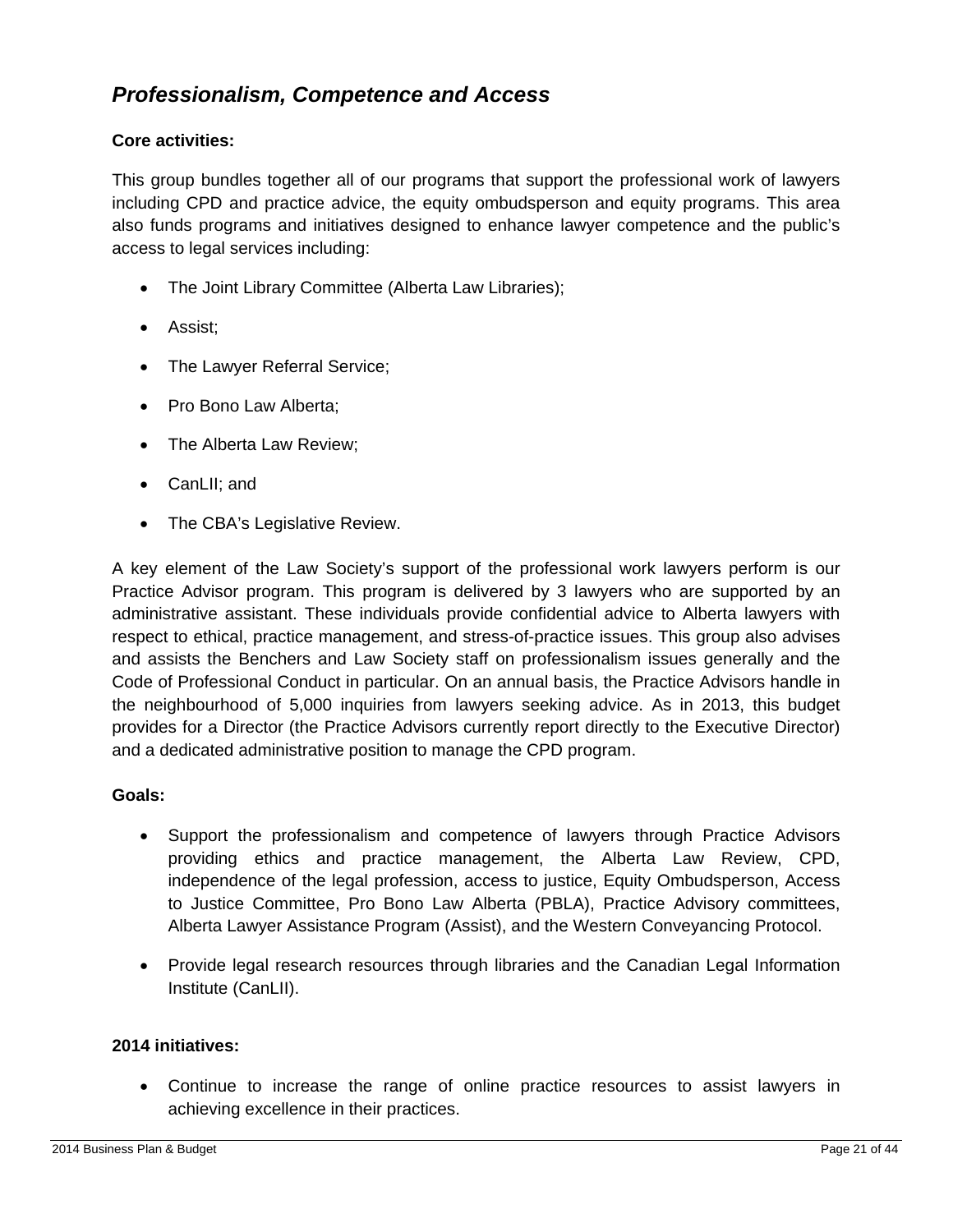Hire the Director to facilitate the increased focus on education and support for lawyers as contained in the 2014 – 2016 strategic plan. This position was included in the 2013 budget. Consequently, there are no budget implications to this initiative in 2014.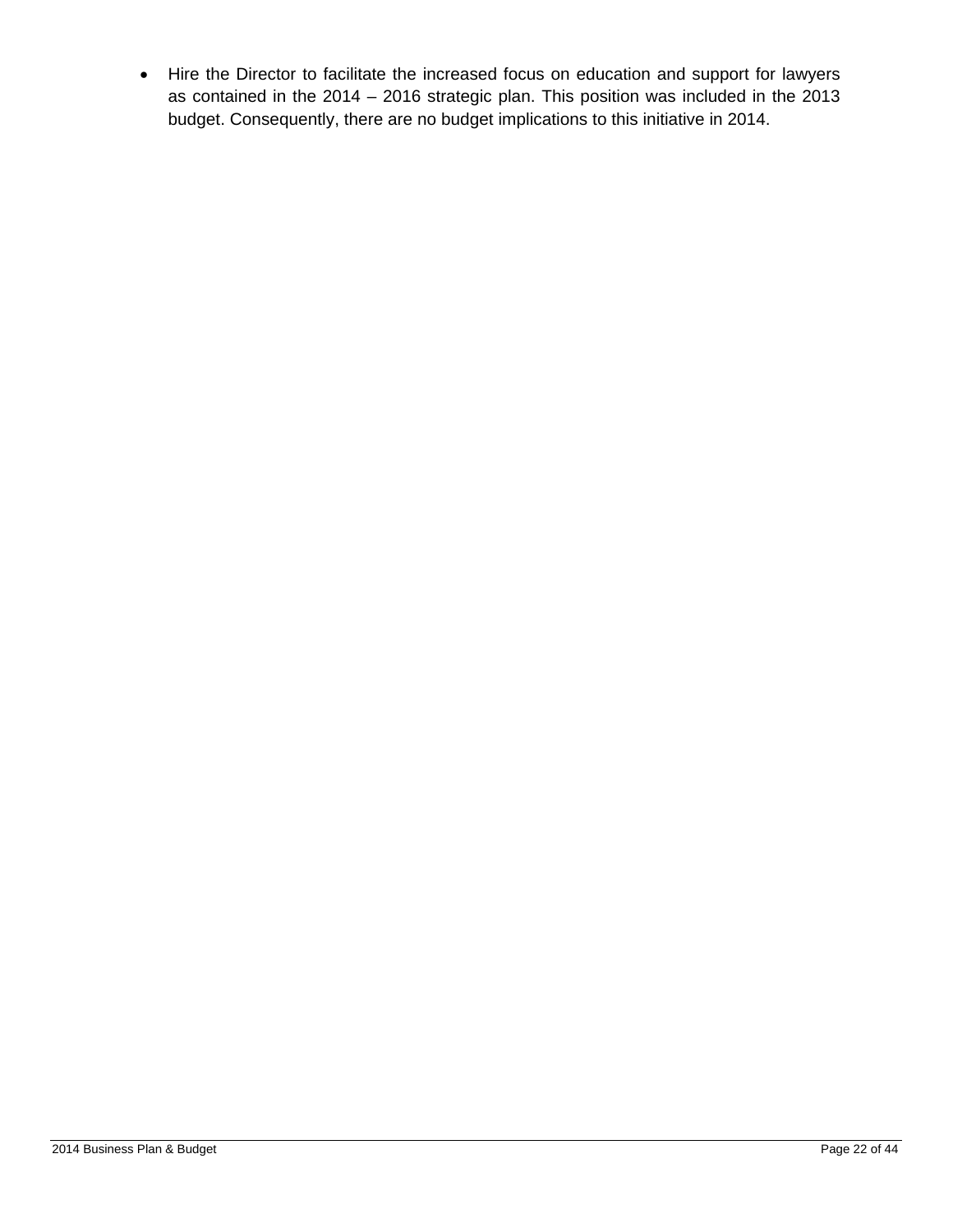### *Governance*

#### **Core activities:**

The governance of the organization, including the development of policy for consideration by the Benchers, is the focus of this core area. This business unit includes the office of the Executive Director (2 employees), the Director of Regulation (2 employees), the Policy and Research department (6 employees) and the Tribunals Office (planned for 3 employees).

Ongoing policy work includes:

- Maintenance of the policy development inventory which sets out the Bencher priorities on strategic, process, and potential policy projects;
- Maintenance of the administrative policy inventory which sets out administrative policy projects; and
- Monitoring of the local, national, and international regulatory environment to identify potential policy issues, questions, and future policy projects to further the strategic goals of the Law Society.

The cost of the Law Society's membership in the Federation of Law Societies of Canada and funding for the Legal Archives Society of Alberta are contained in this core area.

#### **Goals:**

- Sustain effective governance of the Law Society through committees and the Benchers.
- Provide training and information to assist the Benchers in their work.
- Manage policy issues and prepare policy matters for Bencher discussion.
- Be an active participant in national governance of the profession (primarily through the Federation of Law Societies of Canada).

#### **2014 initiatives:**

- Monitor best practices for the regulation of the legal profession and provide a report to the Benchers as requested.
- Prepare a discussion paper for Bencher consideration of an integrated competence strategy including admissions, reinstatement, continuing professional development, and quality assurance.
- Develop evaluative and reporting processes for regulatory programs as part of a multiyear plan.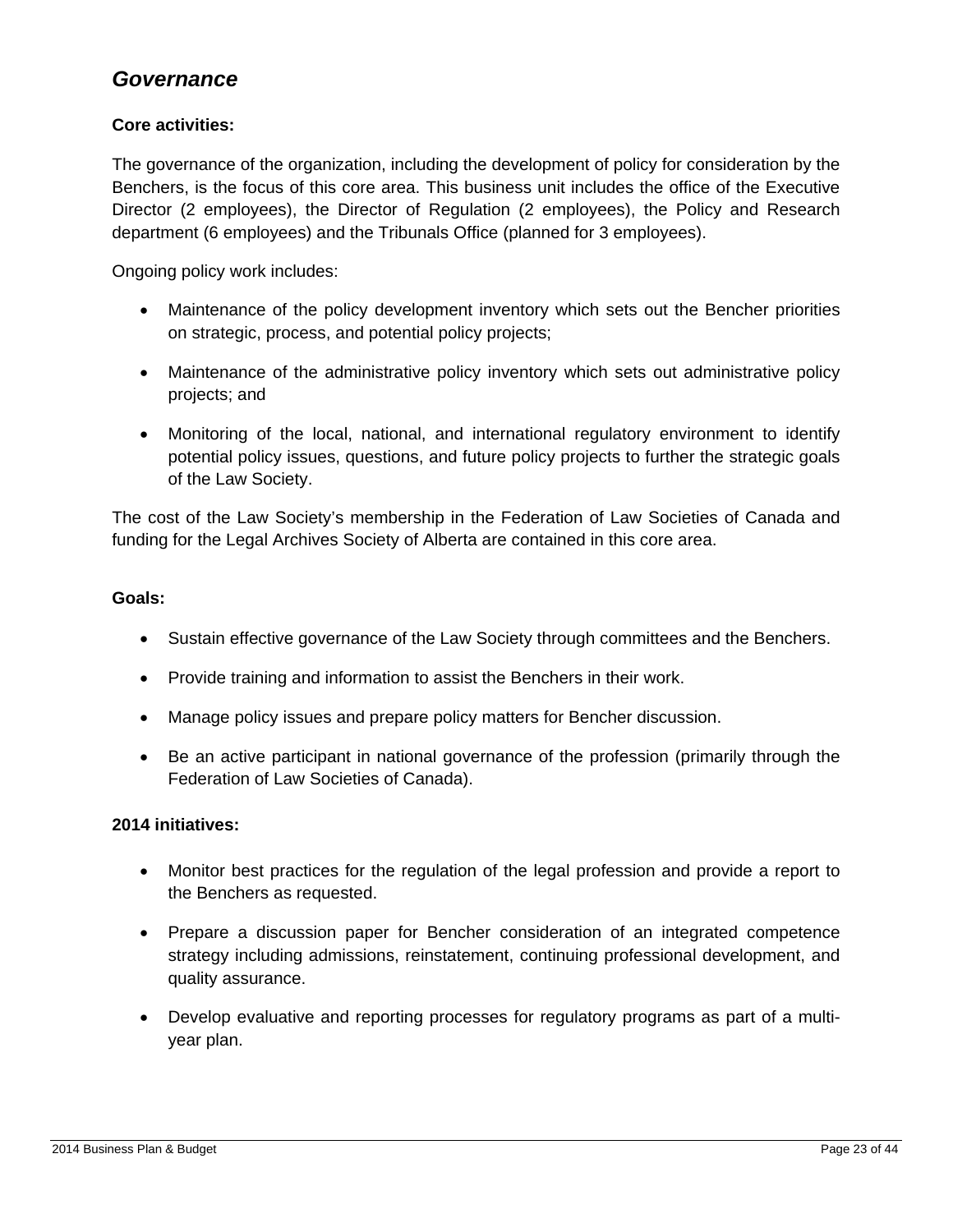- Articulate the Law Society's role in access to justice, develop a plan to implement that role, and begin implementation. Implementation will address the question of which of the varied existing projects will be continued, and whether there should be any additions.
- Implement a Tribunals Office to enhance the coordination of adjudications and adjudicator training.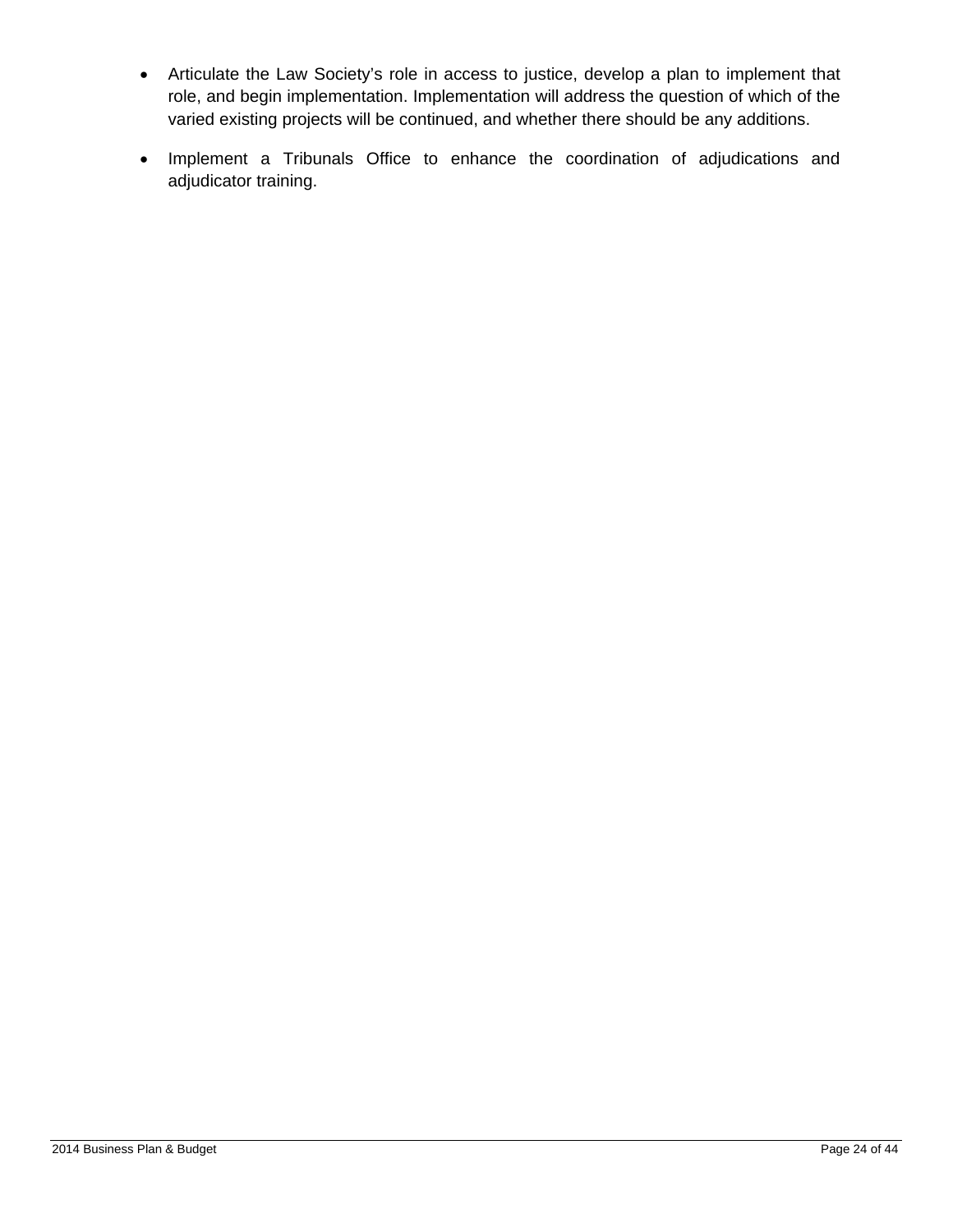## *Organizational Support*

#### **Counsel**

#### **Core activities:**

This department combines an active litigation role with corporate counsel responsibilities. With a team of 10 staff and contract counsel, the Counsel department actively supports the Law Society's goal of being a model regulator in protecting the public interest and preserving the fundamental principles of justice. This department monitors challenges and threats to solicitorclient privilege and takes targeted action.

Counsel act as professional advisors in the following areas:

- Work with knowledgeable professionals and paraprofessionals to provide legal and strategic expertise to all Law Society departments, the Benchers and committees.
- Provide advice on operational and public policy matters including assisting in the analysis, drafting and implementation of initiatives.

Counsel act as litigators and counsel on behalf of the Law Society in the following matters:

- For all types of internal hearings and appeals, including disciplinary hearings.
- Before all levels of court.

#### **Goals:**

- Monitor challenges and threats to solicitor-client privilege and take targeted action.
- Move caseload in accordance with timeliness benchmarks.
- Provide excellent legal advice to clients.
- Identify, analyze and manage risks to the effectiveness and operations of the Law Society.
- Provide excellent counsel support to strategic initiatives requiring counsel input.
- Maintain expertise as a resource on solicitor-client privilege.
- Be recognized as a model counsel department for all law societies.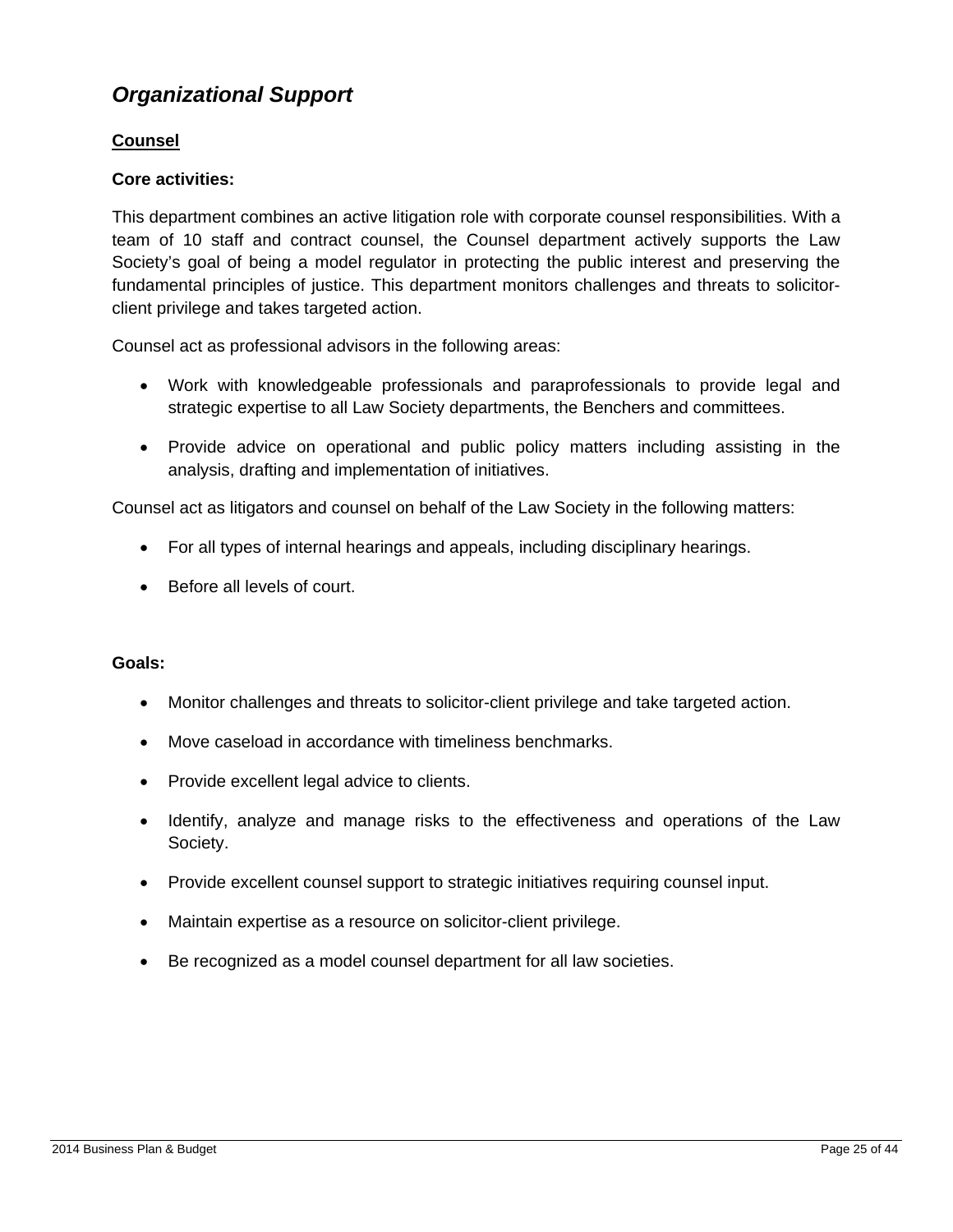#### **Corporate Services**

#### **Core activities:**

This group provides accounting, communications, records management and general office services to the Law Society and ALIA staff, Benchers and volunteers. This organizational support group consists of 25 employees. The teams that comprise Corporate Services are:

- The Accounting team handles the financial reporting, budgeting, payroll and cash management of the Law Society and ALIA.
- Our Communications group develops communications tools and techniques to inform key external and internal stakeholders. In addition, this group provides strategic communications advice to the Benchers and Law Society management.
- The Records and Information Management Services team securely manages all of the information that is collected and generated by the organization. This includes internallygenerated records and records the Law Society collects from lawyers through our regulatory processes. The Privacy Officer is contained in this area.
- The Office Services group manages the physical office locations of our Edmonton and Calgary premises, including our very busy meeting facilities. This team also operates our document production facility that produces information materials, particularly for our regulatory and adjudication activities.

#### **Goals:**

- Provide accounting services to the Law Society, ALIA and affiliated organizations.
- Support the Law Society's record keeping, knowledge management and privacy responsibilities.
- Provide effective support for communications to the public, the profession, stakeholders and staff.
- Provide office services support including leased premises management and document production services.

#### **Business Technology**

#### **Core activities:**

This group of employees and an outsourced technology support team design and maintain the information technology infrastructure required to carry out the regulatory work of the Law Society. This includes our membership and financial databases, data/video/voice links between our two offices, remote access, electronic collaboration tools, computer hardware and overall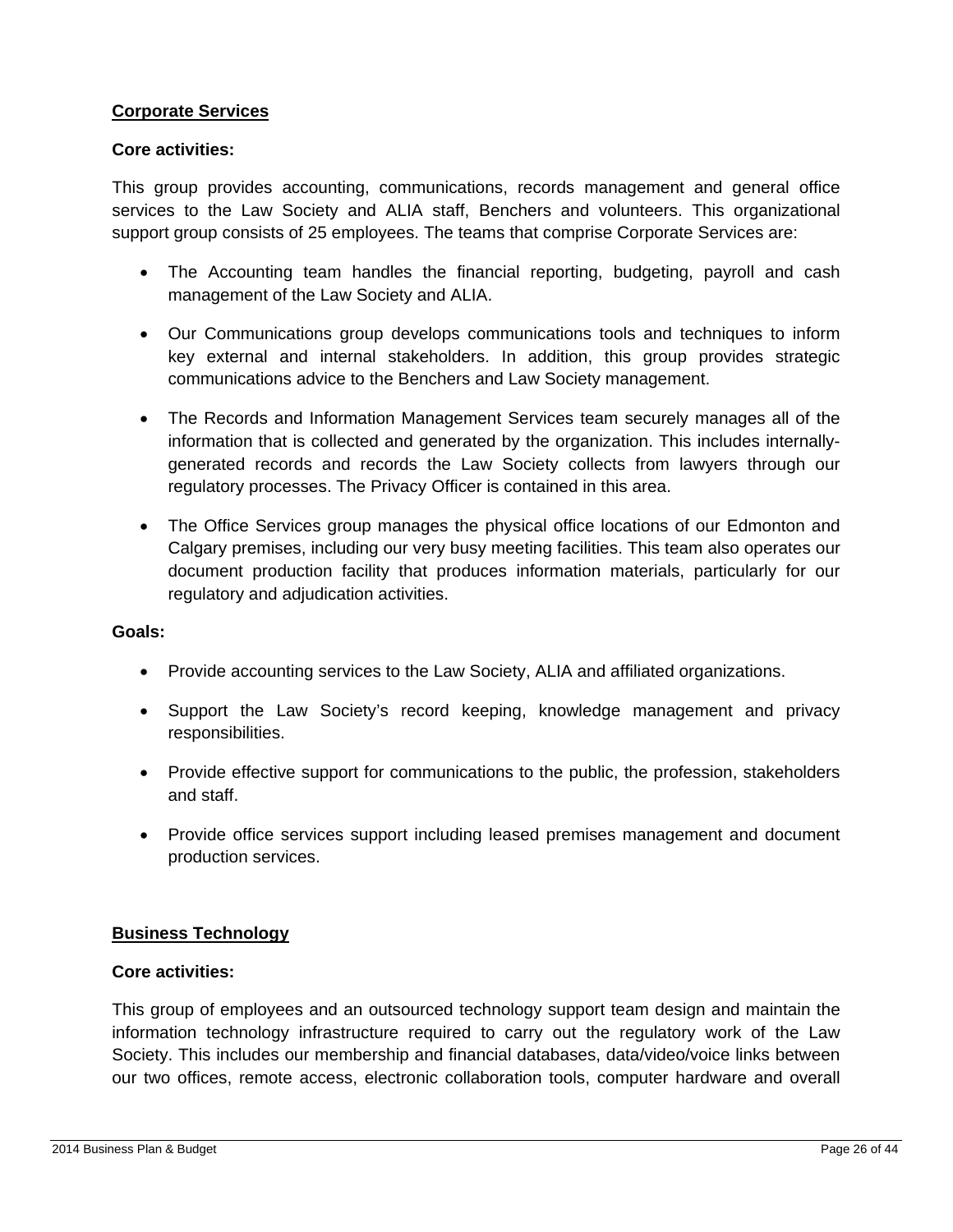systems security. This team also provides project management and business process expertise to the many change projects currently underway at the Law Society.

#### **Goals:**

• Provide business technology services to allow the organization to track relevant information and permit effective management of key business processes.

#### **Human Resources**

#### **Core activities:**

This team, consisting of 3 employees, provides advice and guidance in the effective recruitment and retention of employees who ultimately possess the necessary skills, characteristics and qualifications needed to achieve the Law Society's strategic and operational objectives. This team supports the human resource needs of approximately 125 Law Society and 18 ALIA employees.

#### **Goals:**

- Operate a model HR business unit to ensure HR policies and practices are integrated and aligned with our organizational mission, vision, goals, objectives, and strategic initiatives.
- Support all departments in meeting their goals, objectives, and strategic initiatives as they relate to human resources.
- Provide timely and efficient service to our customers.
- Support our organization in realizing our goal of becoming a model regulator and to be a leader organization of choice for staff by continuing to build and focus on strategic recruiting, hiring, developing, and retaining a competent and dedicated workforce.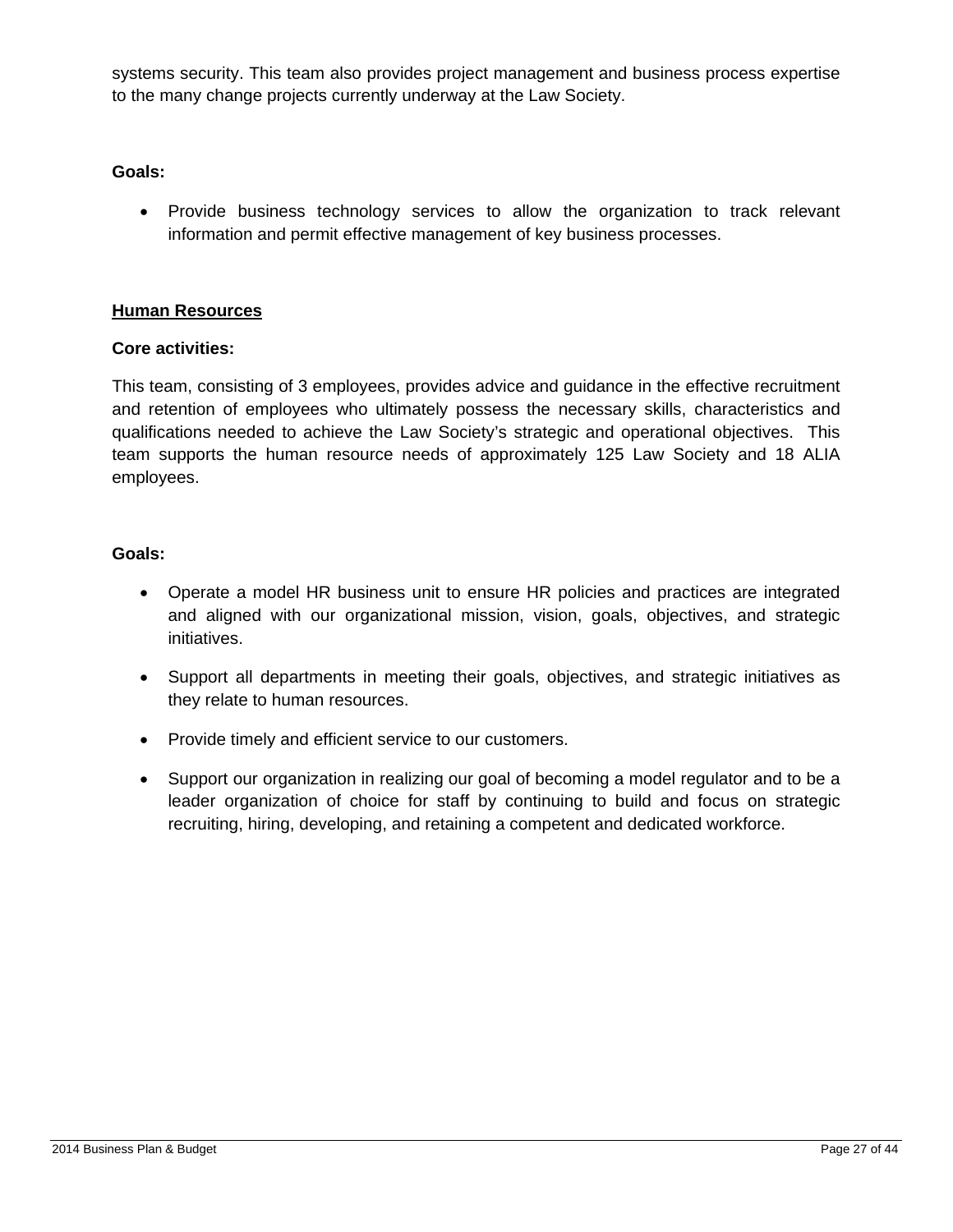#### **2014 Organizational Support initiatives:**

- For the Counsel group, develop a sustainable staffing model including full time staff and outside counsel to address the increasing hearing load.
- Implement an enhanced Human Resource Information System designed to streamline processes and improve staff performance management and development.
- Further refine training and performance management related to core competencies for Law Society management and front line staff.
- Implement a series of business system upgrades to introduce a number of online selfservice transactions for lawyers and the public designed to enhance customer service and improve internal efficiencies (and, ultimately, to reduce cost).
- Introduce more collaborative technologies and implement changes to business process, data management and storage systems to increase staff effectiveness and productivity (and, ultimately, to reduce cost).
- Redesign and refresh the recently expanded Calgary office space to facilitate planned growth.
- Conduct an initial organizational capacity review to assess the human resource capacity of the organization relative to what we need to accomplish over the longer term.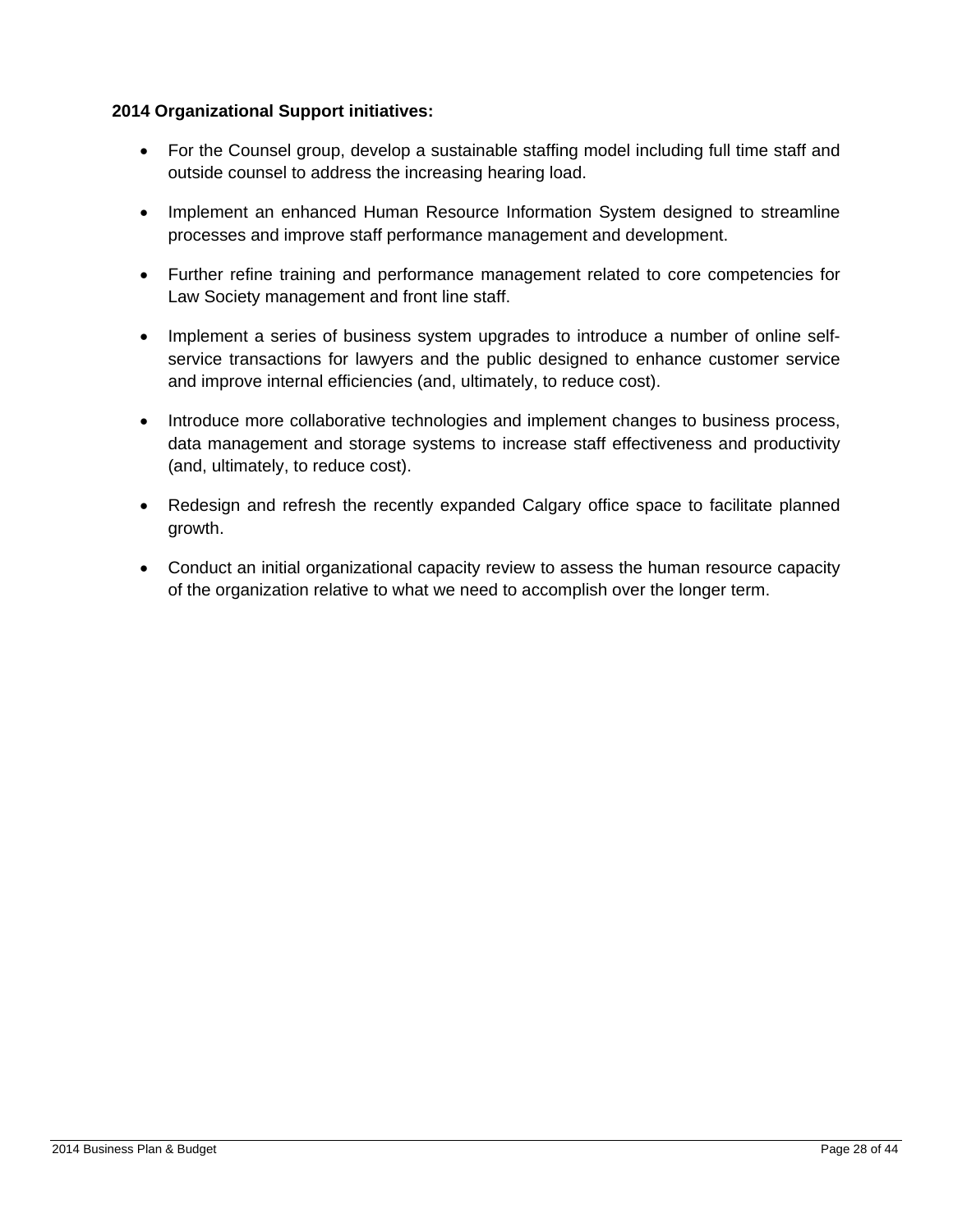# **Budget**

### *Budget Structure*

The budget of The Law Society includes three funds:

- The **General Fund**, which covers the general operating costs of the regulatory function and other work of the Law Society;
- The **Assurance Fund**, which covers the costs of compensating clients and others who are the victims of trust defalcations, as well as the cost of our loss prevention audit and custodianship programs; and
- The **Viscount Bennett Fund**, a donated sum, the income from which funds scholarships for law students.

In discussing the budget structure, we refer to:

- **Budget 2014,** which means the fiscal year beginning January 1, 2014 and ending December 31, 2014;
- **Budget 2013,** which means the fiscal year beginning January 1, 2013 and ending at December 31, 2013; and
- **Forecast 2013** which is our forecast of the actual revenue and actual spending for the fiscal year beginning January 1, 2013 and ending December 31, 2013 including actual spending to the end of June 2013.

Summary budgets for the General, Assurance and Viscount Bennett funds are provided in the following pages.

The proposed Capital Budget is provided in Appendix 2.

An analysis of General and Assurance Fund target fund balances is outlined in Appendix 1.

The operations of the Alberta Lawyers Insurance Association (ALIA) are not included in this budget. ALIA's budget for the year ending December 31, 2014 is presented in a separate document.

#### *Budget Assumptions*

This budget is built on the following assumptions:

a) This draft budget assumes an increase in the practice fee of \$200 to \$1,960 (an 11.4% increase) and no change in the Assurance Fund levy from 2013. This proposed increase provides the amount of funding required to support the business plan as presented and maintain the contingency reserve in the General Fund (please refer to Appendix 4) at a level approaching the recommended range as outlined in Appendix 1. In combination with the proposed increase in the insurance levy as described in the ALIA business plan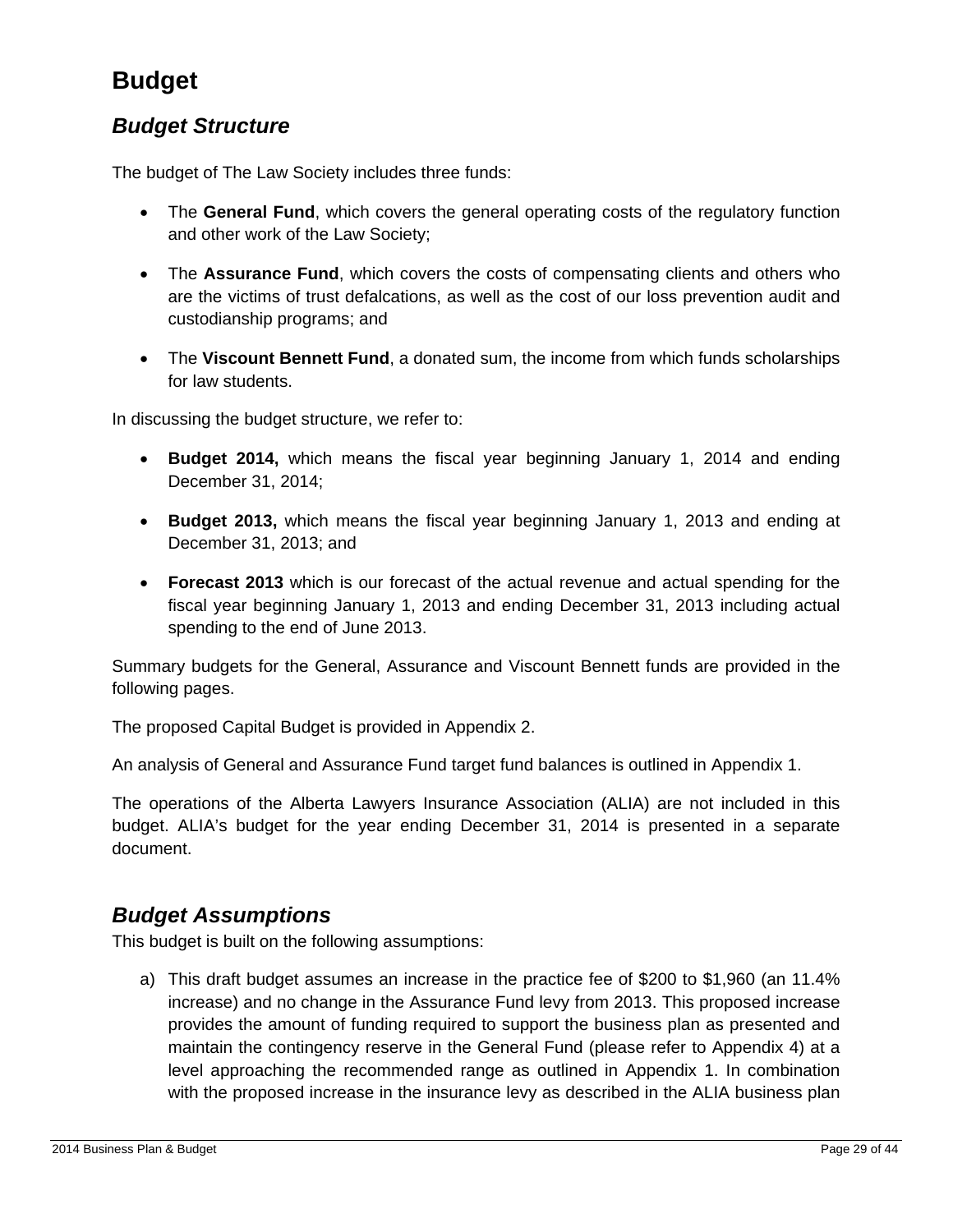and budget, the total fee package increase for an active Alberta lawyer is 5.6% over 2013. Please refer to Appendix 3 for an historical comparison of fees and levies and Appendix 8 for a detailed fee schedule.

- b) Excluding staff additions and merit increases, we have assumed a 3.5% increase in wage costs. This increase is designed to keep our compensation levels on pace with labour market trends in Alberta. As outlined in Appendix 9, these trends have been determined with reference to average weekly earnings in the Alberta labour market over a two year period as collected by Statistics Canada.
- c) Fee revenue is based on an active and inactive membership growth rate of 1.7% and 3.5% respectively (see Appendices 6 and 7).
- d) Unrealized gains or losses on changes in the market value of investments related to the Assurance and Viscount Bennett funds have not been budgeted for as these amounts are virtually impossible to predict and are non-cash items by nature.
- e) The provision for Assurance Fund claims and costs is very difficult to predict. Consequently, the budget for this item is based on recent historical experience (refer to Appendix 5 for an historical analysis of actual claims reserve and provision experience). Actual claims experience may differ significantly from the budget amount.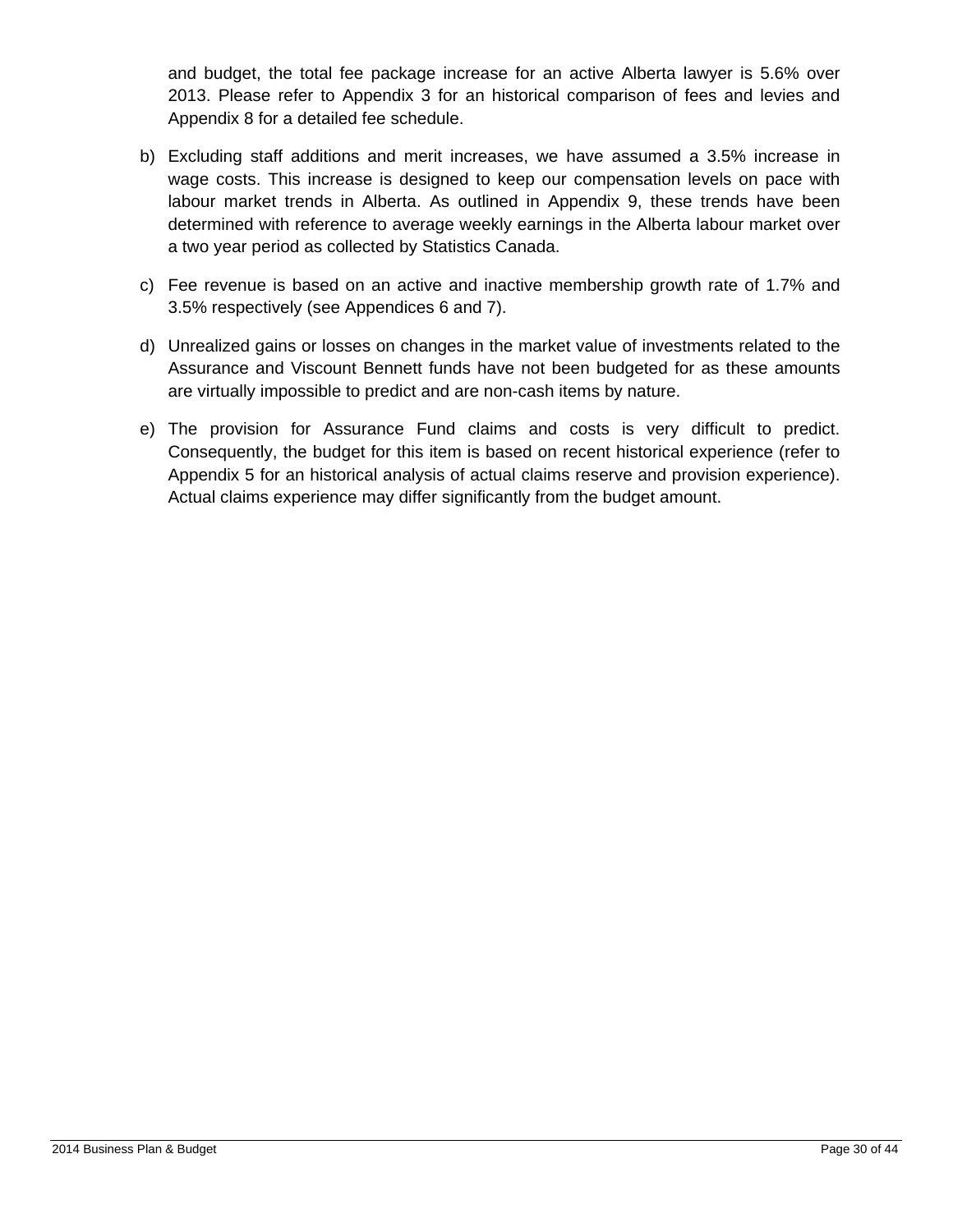# *General Fund Budget*

#### **The Law Society of Alberta Summary General Fund Budget For the Year Ending December 31, 2014 (000's)**

|                                | 2013<br><b>Budget</b> |        | 2013<br>Forecast |        |    |      | Variance<br>2013 Forecast<br>to 2013 Budget |        | 2014<br><b>Budget</b> | Variance<br>2014 Budget<br>to 2013 Budget |  |  |
|--------------------------------|-----------------------|--------|------------------|--------|----|------|---------------------------------------------|--------|-----------------------|-------------------------------------------|--|--|
| <b>Revenue</b>                 |                       |        |                  |        |    |      |                                             |        |                       |                                           |  |  |
| Fees                           | \$                    | 16,916 | \$               | 17,067 | \$ | 151  | \$                                          | 19,057 | \$                    | 2,141                                     |  |  |
| Management fees                |                       | 4,188  |                  | 4,188  |    |      |                                             | 4,752  |                       | 564                                       |  |  |
| Investment income              |                       | 100    |                  | 65     |    | 35)  |                                             | 105    |                       | 5                                         |  |  |
| Other                          |                       | 129    |                  | 160    |    | 31   |                                             | 141    |                       | 12                                        |  |  |
| Total revenue                  |                       | 21,333 |                  | 21,479 |    | 146  |                                             | 24,055 |                       | 2,722                                     |  |  |
| <b>Expenses</b>                |                       |        |                  |        |    |      |                                             |        |                       |                                           |  |  |
| Membership                     |                       | 1,546  |                  | 1,665  |    | 119  |                                             | 1,648  |                       | 103                                       |  |  |
| Conduct                        |                       | 3,523  |                  | 3,655  |    | 132  |                                             | 3,646  |                       | 123                                       |  |  |
| Professionalism and competence |                       | 2,801  |                  | 2,631  |    | 170) |                                             | 3,020  |                       | 219                                       |  |  |
| Governance                     |                       | 2,791  |                  | 2,768  |    | 23)  |                                             | 3,118  |                       | 326                                       |  |  |
| Organizational support         |                       | 10,310 |                  | 11,145 |    | 835  |                                             | 12,078 |                       | 1,768                                     |  |  |
| Total expenses                 |                       | 20,971 |                  | 21,864 |    | 894  |                                             | 23,510 |                       | 2,540                                     |  |  |
| Net Income (loss)              | \$                    | 362    | \$               | 385)   | \$ | 747) | \$                                          | 545    | \$                    | 183                                       |  |  |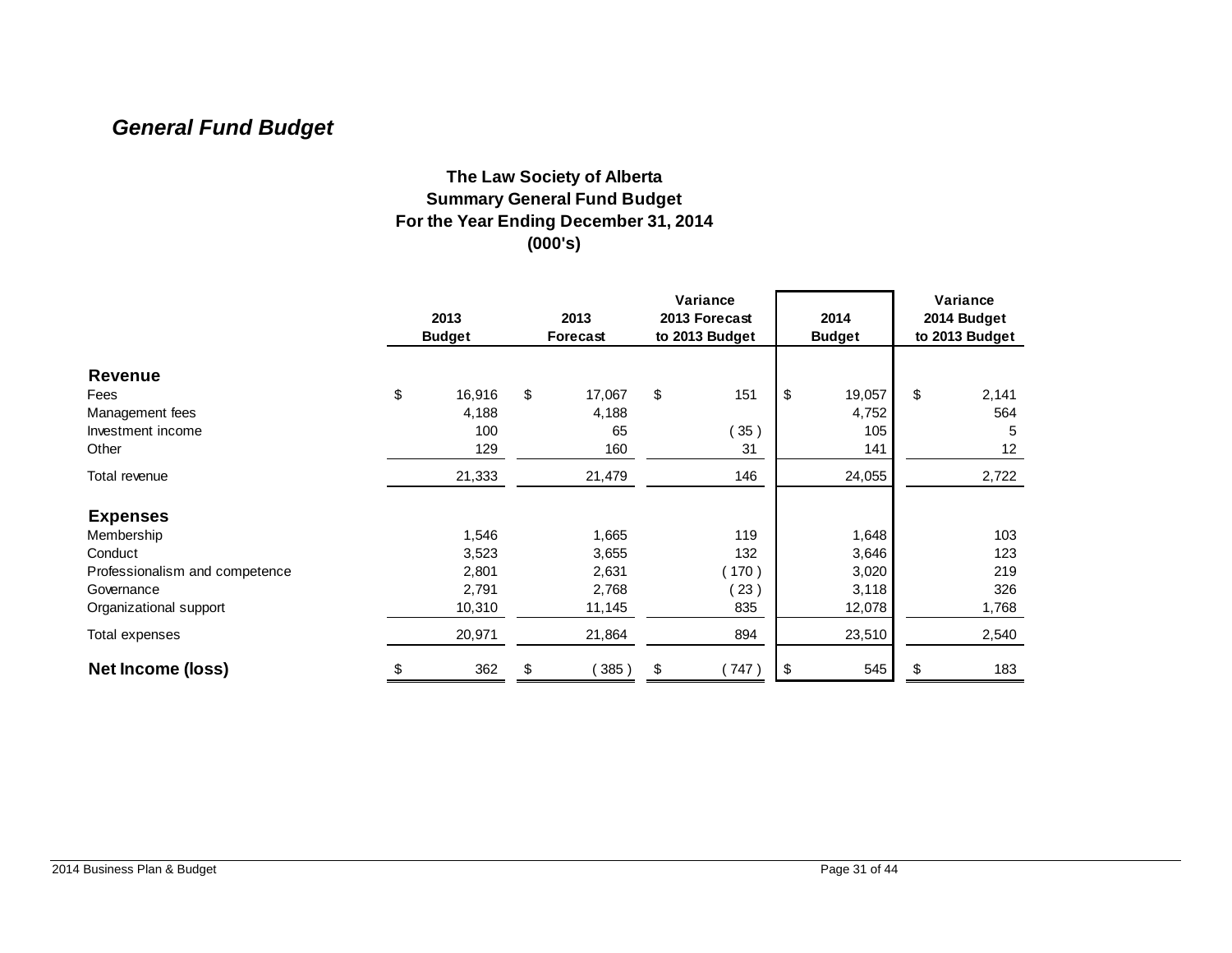# *Assurance Fund Budget*

#### **The Law Society of Alberta Summary Assurance Fund Budget For the Year Ending December 31, 2014 (000's)**

|                                      | Variance      |    |          |    |                |    |               |                | Variance |  |
|--------------------------------------|---------------|----|----------|----|----------------|----|---------------|----------------|----------|--|
|                                      | 2013          |    | 2013     |    | 2013 Forecast  |    | 2014          | 2014 Budget    |          |  |
|                                      | <b>Budget</b> |    | Forecast |    | to 2013 Budget |    | <b>Budget</b> | to 2013 Budget |          |  |
| <b>Revenue</b>                       |               |    |          |    |                |    |               |                |          |  |
| Fees                                 | \$<br>5,039   | \$ | 5,060    | \$ | 21             | \$ | 5,141         | \$             | 103      |  |
| Investment income                    | 800           |    | 968      |    | 168            |    | 725           |                | (75)     |  |
| Total revenue                        | 5,839         |    | 6,028    |    | 189            |    | 5,866         |                | 28       |  |
| <b>Expenses</b>                      |               |    |          |    |                |    |               |                |          |  |
| Organizational support               | 61            |    | 70       |    | 9              |    | 61            |                |          |  |
| Administration                       | 2,756         |    | 2,748    |    | (8)            |    | 3,242         |                | 486      |  |
| Trust safety and custodianship costs | 3,233         |    | 2,634    |    | 599            |    | 3,378         |                | 145      |  |
| Provision for claims and costs       | 600           |    | 1,500    |    | 900            |    | 1,000         |                | 400      |  |
| Total expenses                       | 6,650         |    | 6,953    |    | 303            |    | 7,681         |                | 1,031    |  |
| <b>Net Income (loss)</b>             | \$<br>(811)   | \$ | 925)     | \$ | (113)          | \$ | (1,815)       | \$             | (1,003)  |  |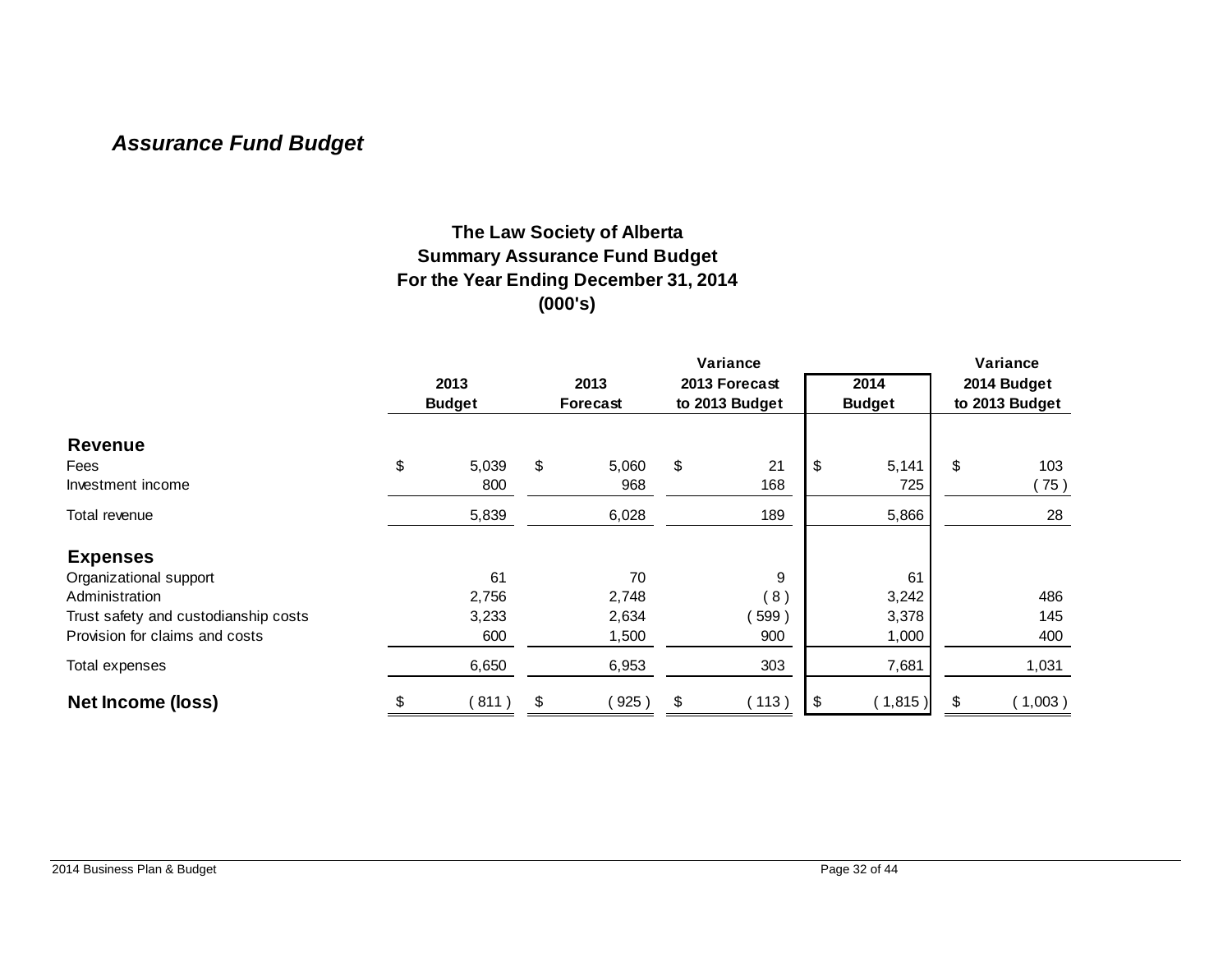# *Viscount Bennett Fund Budget*

#### **The Law Society of Alberta Summary Viscount Bennett Fund Budget For the Twelve Months Ended December 31, 2014 (000's)**

|                        |      |               |     |          |                | Variance      |    |               |                |     |  |  |  |
|------------------------|------|---------------|-----|----------|----------------|---------------|----|---------------|----------------|-----|--|--|--|
|                        | 2013 |               |     | 2013     |                | 2013 Forecast |    | 2014          | 2014 Budget    |     |  |  |  |
|                        |      | <b>Budget</b> |     | Forecast | to 2013 Budget |               |    | <b>Budget</b> | to 2013 Budget |     |  |  |  |
| <b>Revenue</b>         |      |               |     |          |                |               |    |               |                |     |  |  |  |
| Investment income      | \$   | 73            | \$  | 104      | \$             | 31            | \$ | 71            | \$             | (2) |  |  |  |
| Total revenue          |      | 73            |     | 104      |                | 31            |    | 71            |                | (2) |  |  |  |
| <b>Expenses</b>        |      |               |     |          |                |               |    |               |                |     |  |  |  |
| Organizational support |      | 4             |     | 4        |                |               |    |               |                |     |  |  |  |
| Scholarships           |      | 60            |     | 40       |                | 20)           |    | 60            |                |     |  |  |  |
| Total expenses         |      | 64            |     | 44       |                | 20)           |    | 64            |                |     |  |  |  |
| Net Income (loss)      | \$   | 9             | \$. | 60       | \$.            | 51            | \$ |               |                | (2) |  |  |  |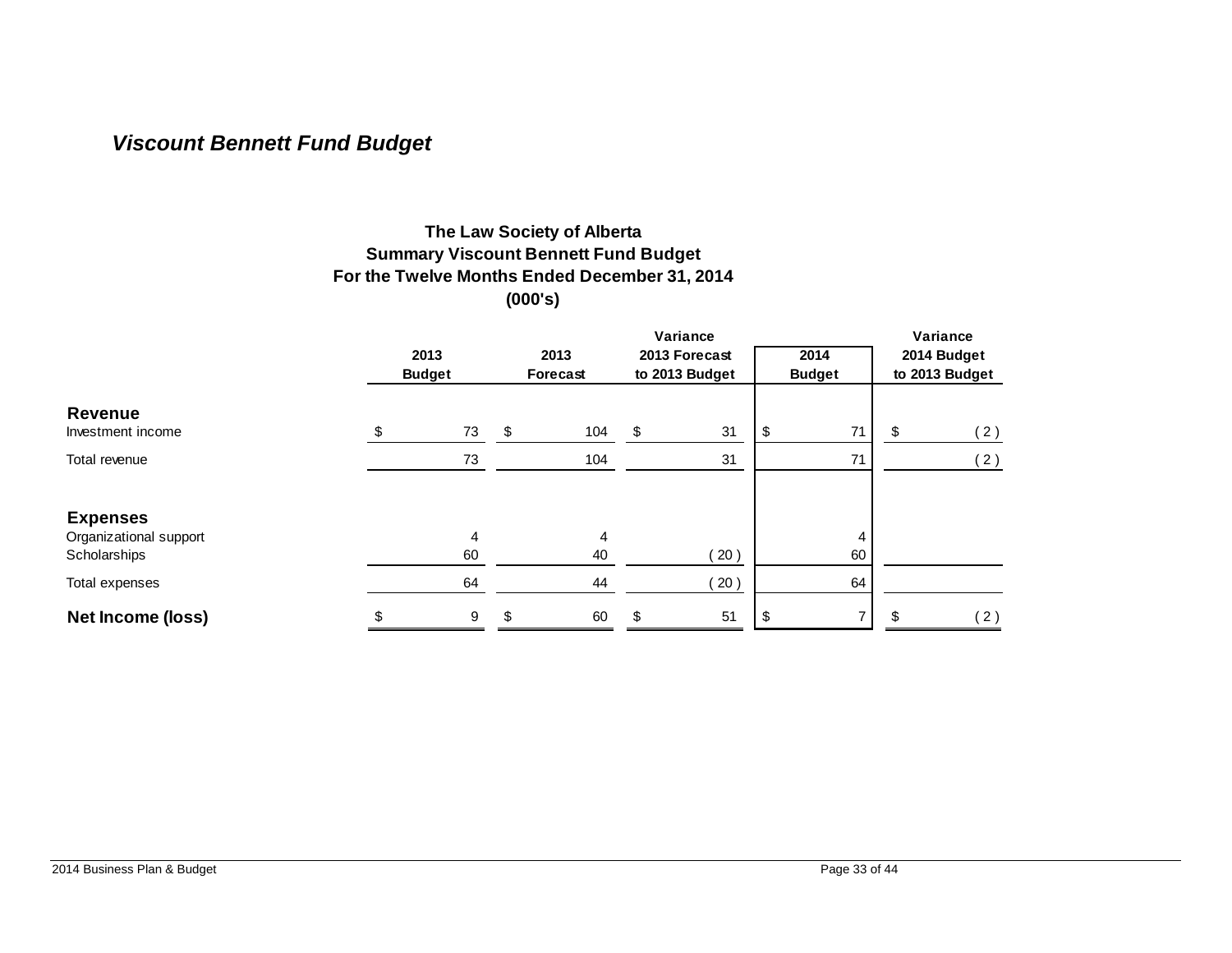# **Appendix 1 - Contingency Reserve Balances**

#### **Introduction**

In setting the practice fee each budget year, the Benchers need to consider what a target contingency reserve for the General Fund should be to maintain a safe (or comfortable) contingency reserve in the event of unforeseen circumstances. The analysis below provides a recommended target fund balance range for the General Fund.

Please note that the methodology described below to determine the appropriate level of contingency reserve in the General Fund has been revised from preceding years. However, the amount recommended provides the same level of protection as suggested previously.

A discussion as to the estimated amount of the contingency reserve in the Assurance Fund is also provided below.

#### **General Fund**

Our research indicates that most organizations target between one and two months of operating expenses as a financial reserve for contingencies. For the Law Society's General Fund, this translates into roughly \$2 to \$3 million of contingency reserve.

As shown in Appendix 4, the draft budget as presented will result in an estimated contingency reserve in the General Fund of \$1.9 million, just below the low end of the target range of \$2 million as described above.

#### **Assurance Fund**

The Assurance Fund finances a significant portion of our Trust Safety operations, as well as custodianships and the processing and paying of Assurance Fund claims. Trust Safety and custodianships are funded as programs and are relatively stable.

Claims against the Assurance Fund are funded in a manner similar to the funding of an insurance program: we use a consulting actuary to provide advice about how much money to put aside to fund claims and that advice is incorporated into the budget. The structure of the fund of money to pay claims is this:

| First \$1.5 million      | <b>Law Society</b> |
|--------------------------|--------------------|
| \$1.5 - \$11.5 Million   | <b>Bond</b>        |
| More than \$11.5 million | <b>Law Society</b> |

The bond operates somewhat like insurance. We purchase the bond and then make claims against it if claims are made against the Fund.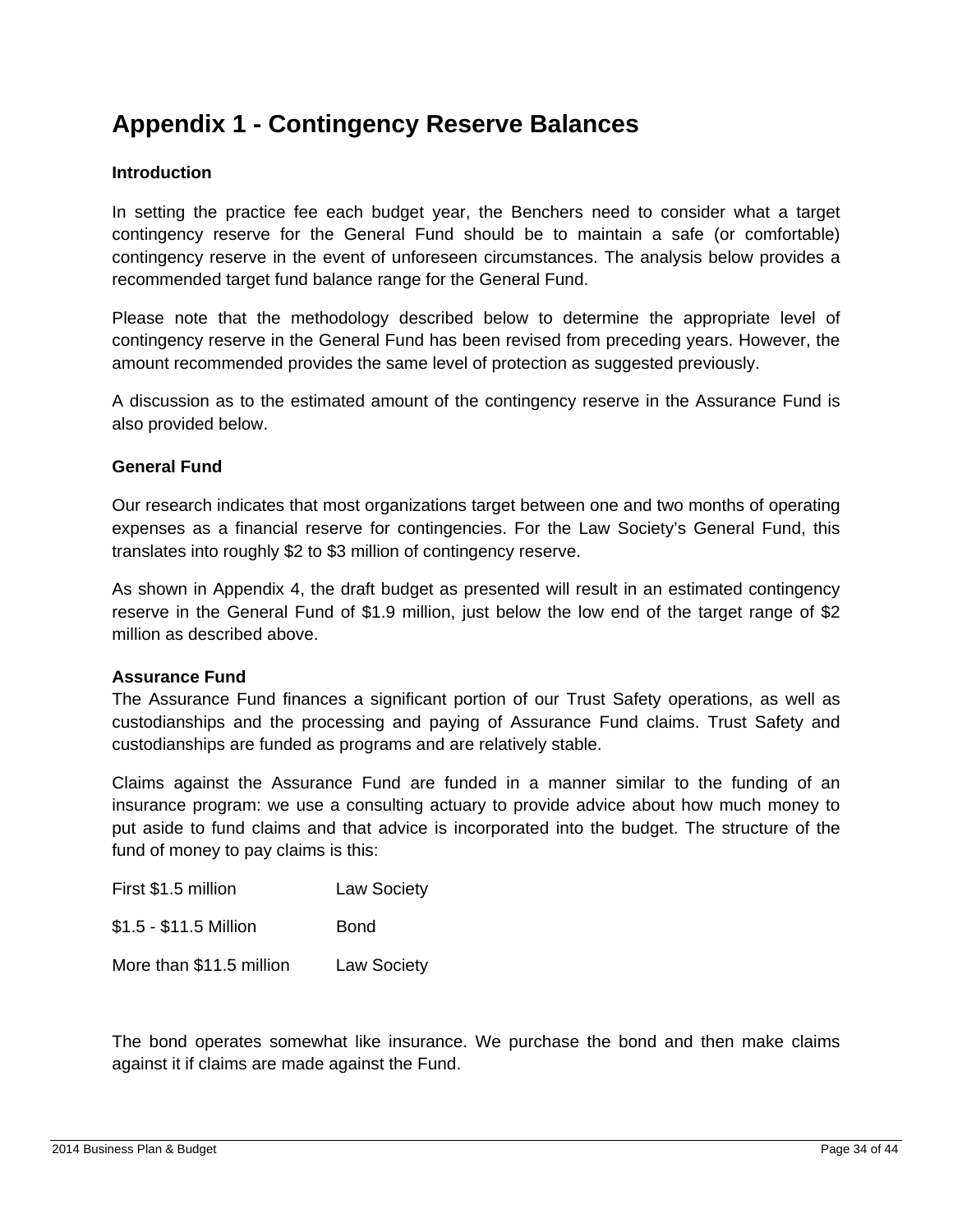As indicated in Appendix 4, the projected Assurance Fund (or contingency reserve) balance is \$3,511,000. This represents the financial resources available in the Assurance Fund for contingencies after taking into account our estimated liability for claims and costs (the net claims reserve).

The risk that we would need to utilize a significant portion of the Assurance Fund contingency reserve relate to the following circumstances:

- There is a catastrophic loss that puts us over the \$10 million insured level covered by our indemnity bond.
- We incur extraordinary investigation costs to deal with trust defalcations.
- There are additional major related claims that come to light after the year in which the initial claim was covered by our indemnity bond. Such subsequent claims may not be covered by our bond.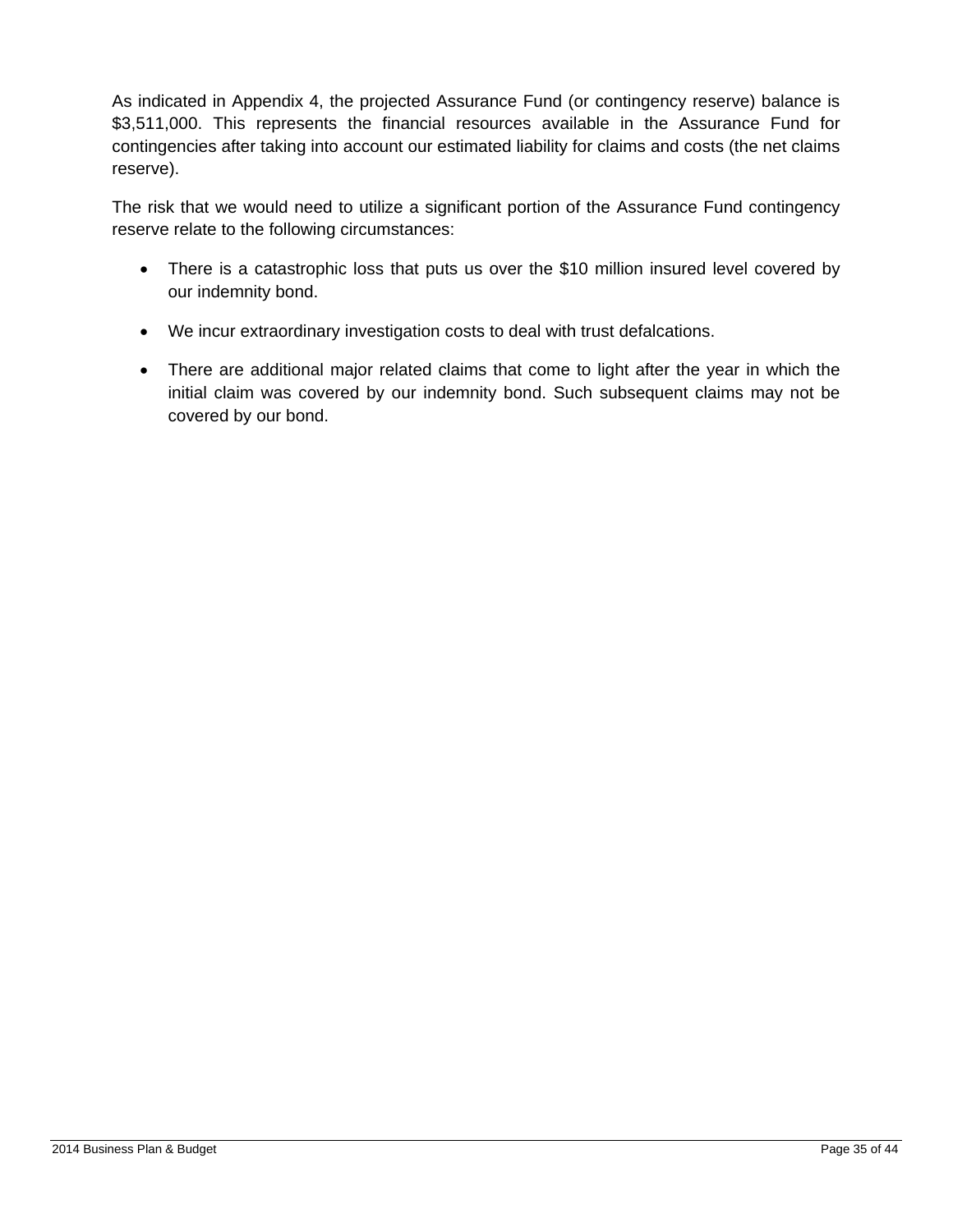# **Appendix 2 – Capital Budget**

#### **The Law Society of Alberta Capital Budget For the Year Ending December 31, 2014**

|                                         |                 | Budget 2014 Forecast 2013 Budget 2013 |               |
|-----------------------------------------|-----------------|---------------------------------------|---------------|
| <b>Furniture and equipment</b>          |                 |                                       |               |
| Edmonton office                         | \$<br>15,000    | \$<br>12,000                          | \$<br>15,000  |
| Calgary office                          | 194,000         | 82,000                                | 20,000        |
| Document production equipment lease     |                 |                                       | 65,000        |
|                                         | 209,000         | 94,000                                | 100,000       |
|                                         |                 |                                       |               |
| <b>Computer equipment</b>               |                 |                                       |               |
| E-Business                              | 240,000         |                                       |               |
| <b>Enterprise Content Management</b>    | 340,000         |                                       |               |
| <b>HR Information System</b>            | 240,000         |                                       |               |
| <b>Collaborative Technologies</b>       | 165,000         |                                       |               |
| <b>Business Continuity and Security</b> | 50,000          |                                       |               |
| Video Conference Equipment              | 190,000         |                                       |               |
| Desktop refresh                         | 75,000          |                                       | 75,000        |
| Network servers                         | 100,000         | 250,000                               | 182,000       |
| Software                                |                 | 70,000                                | 10,000        |
| Business intelligence & reporting       |                 | 20,000                                | 112,000       |
| Application development                 |                 | 50,000                                | 25,000        |
| Membership database upgrade project     |                 | 200,000                               | 324,000       |
|                                         | 1,400,000       | 590,000                               | 728,000       |
|                                         |                 |                                       |               |
| Leasehold improvements                  |                 |                                       |               |
| Calgary office                          | 500,000         |                                       |               |
|                                         | \$<br>2,109,000 | \$<br>684,000                         | \$<br>828,000 |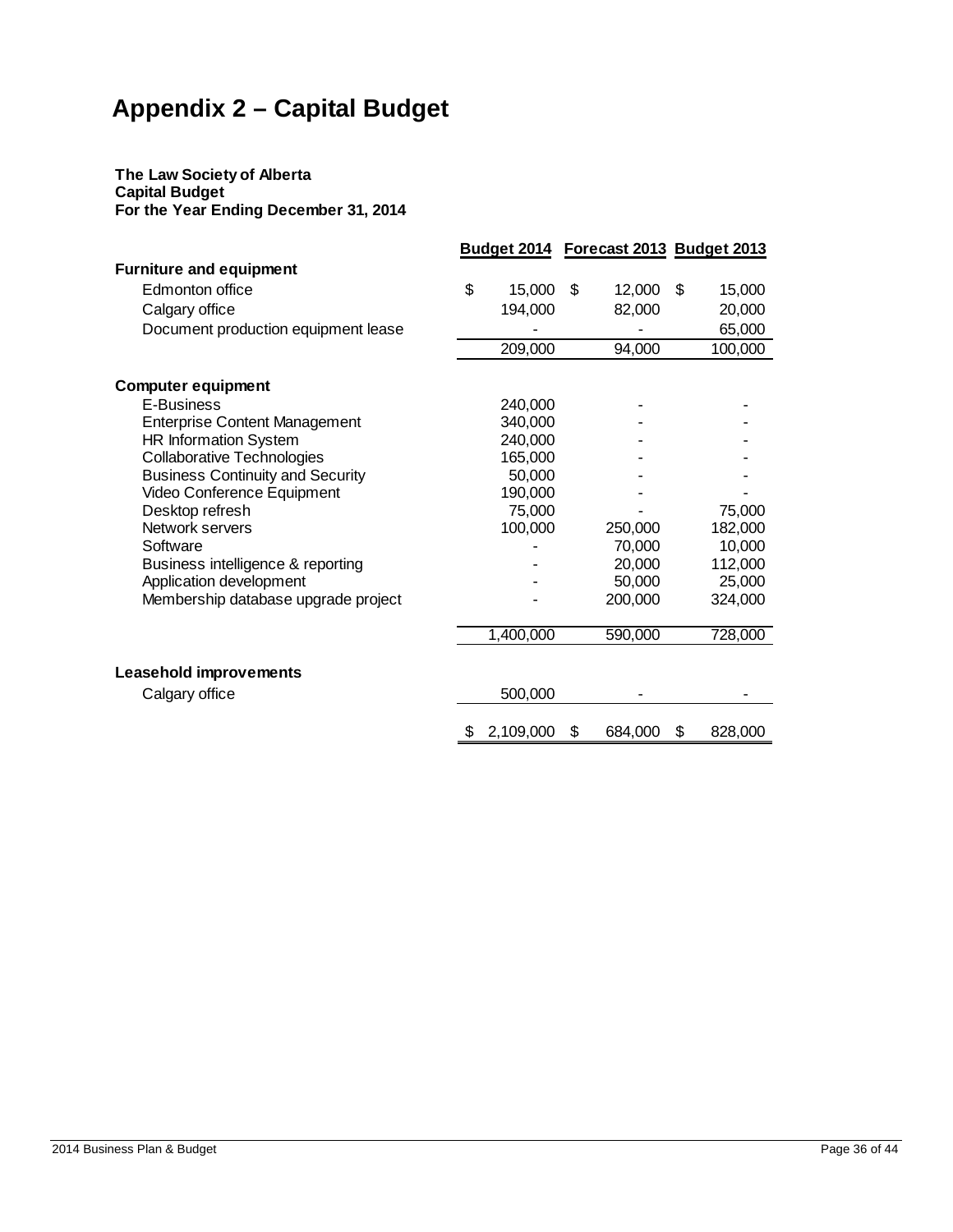# **Appendix 3 – Historical Fee Comparison**



#### **COMBINED ANNUAL FEES & LEVIES**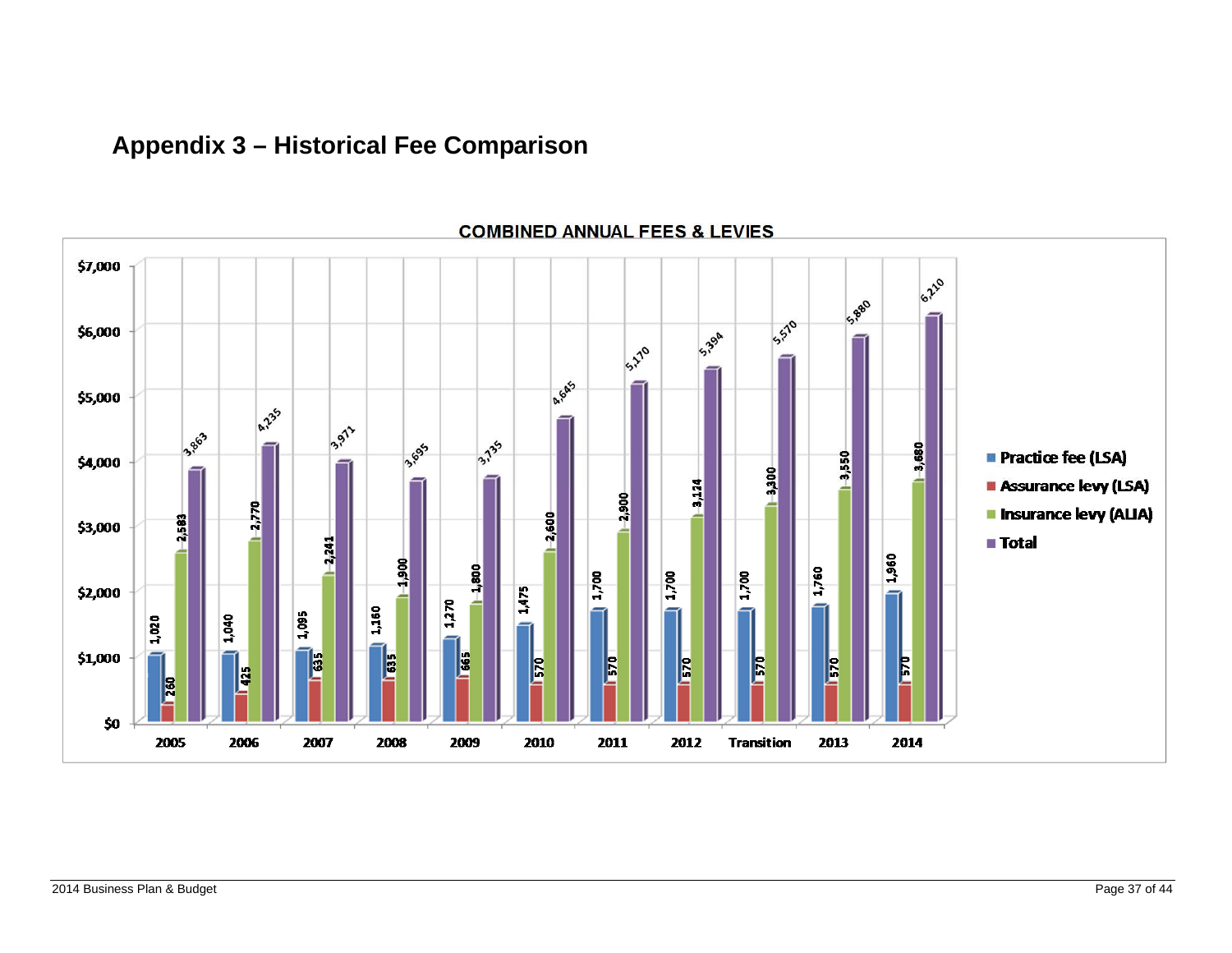# **Appendix 4 – Fund Balances**

**The Law Society of Alberta Fund Balances December 31st (000's)**

| <b>GENERAL FUND</b>           | <b>Budget</b><br>2014 |     | <b>Forecast</b><br>2013 |      | <b>Actual</b><br>2012 |      | <b>Actual</b><br>2011 |
|-------------------------------|-----------------------|-----|-------------------------|------|-----------------------|------|-----------------------|
|                               |                       |     |                         |      |                       |      |                       |
| Invested in capital assets    | \$<br>$2,914$ \$      |     | 1,889 \$                |      | 2,061                 | \$   | 1,985                 |
| Unrestricted funds            | (2,660)               |     | (2, 180)                |      | (1, 967)              |      | (3,356)               |
| Fund balance                  | 254                   |     | (291)                   |      | 94                    |      | (1, 371)              |
|                               |                       |     |                         |      |                       |      |                       |
| Unrestricted funds            | (2,660)               |     | (2, 180)                |      | (1,967)               |      | (3,356)               |
| Deferred revenue              | 4,563                 |     | 3,950                   |      | 3,787                 |      | 5,708                 |
| Effective contingency reserve | \$<br>1,903           | -\$ | 1,770                   | - \$ | 1,820                 | - \$ | 2,351                 |

| <b>ASSURANCE FUND</b>         | <b>Budget</b><br>2014 |            |  | <b>Forecast</b><br>2013 |      | Actual<br>2012 |      | <b>Actual</b><br>2011 |
|-------------------------------|-----------------------|------------|--|-------------------------|------|----------------|------|-----------------------|
|                               |                       |            |  |                         |      |                |      |                       |
| Contingency reserve           | \$                    | $2.418$ \$ |  | $4,233$ \$              |      | $5,158$ \$     |      | 5,574                 |
| Deferred revenue              |                       | 1,093      |  | 1,075                   |      | 1,048          |      | 1,851                 |
| Effective contingency reserve | \$                    | $3,511$ \$ |  | 5,308                   | - \$ | 6,206          | - \$ | 7,425                 |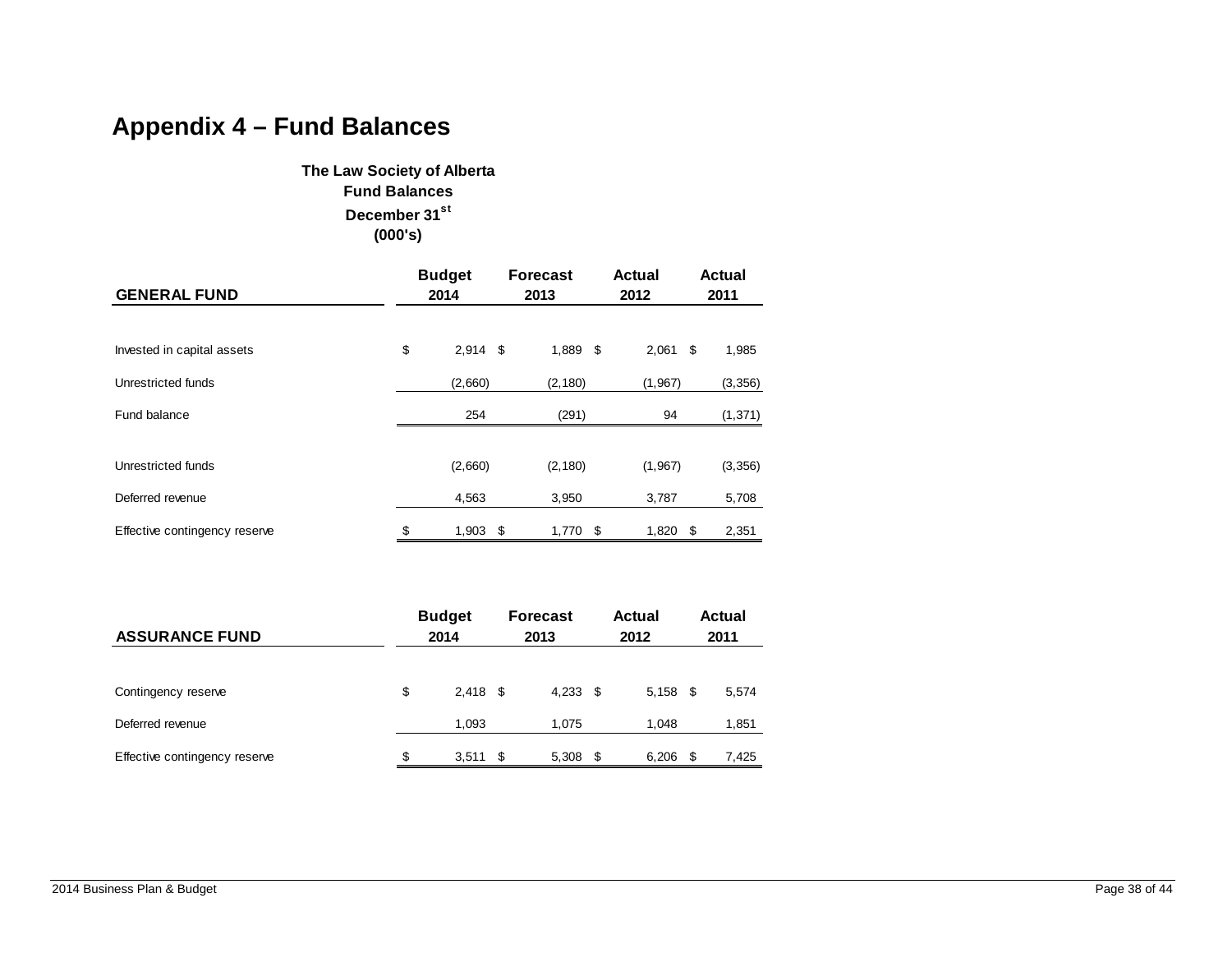# **Appendix 5 – Assurance Fund Reserve Summary**

| The Law Society of Alberta            |
|---------------------------------------|
| <b>Assurance Fund Reserve Summary</b> |
| December 31 <sup>st</sup>             |
| (000's)                               |

|                                 |   | 2012        |    | 2011       | 2010  |    | 2009     | 2008                                |     | 2007  |     | 2006       |      | 2005    | 2004           |
|---------------------------------|---|-------------|----|------------|-------|----|----------|-------------------------------------|-----|-------|-----|------------|------|---------|----------------|
|                                 |   |             |    |            |       |    |          |                                     |     |       |     |            |      |         |                |
| Net Reserve - beginning of year |   | $$5,402$ \$ |    | $5.693$ \$ |       |    |          | 4,185 \$ 2,760 \$ 3,292 \$ 2,975 \$ |     |       |     | $3,335$ \$ |      |         | 2.937 \$ 2.216 |
| Less: Claims Paid               |   | (537)       |    | (605)      | (45)  |    | (101)    | (321)                               |     | (201) |     | (853)      |      | (1,531) | (48)           |
| Add: Current Provision          |   | 1.924       |    | 314        | .553  |    | 1,526    | (211)                               |     | 518   |     | 493        |      | 1,929   | 769            |
| Net Reserve - end of year       | S | 6.789       | S. | $5,402$ \$ | 5,693 | S. | 4,185 \$ | 2,760                               | - S | 3,292 | SS. | 2,975      | - \$ | 3,335   | 2.937          |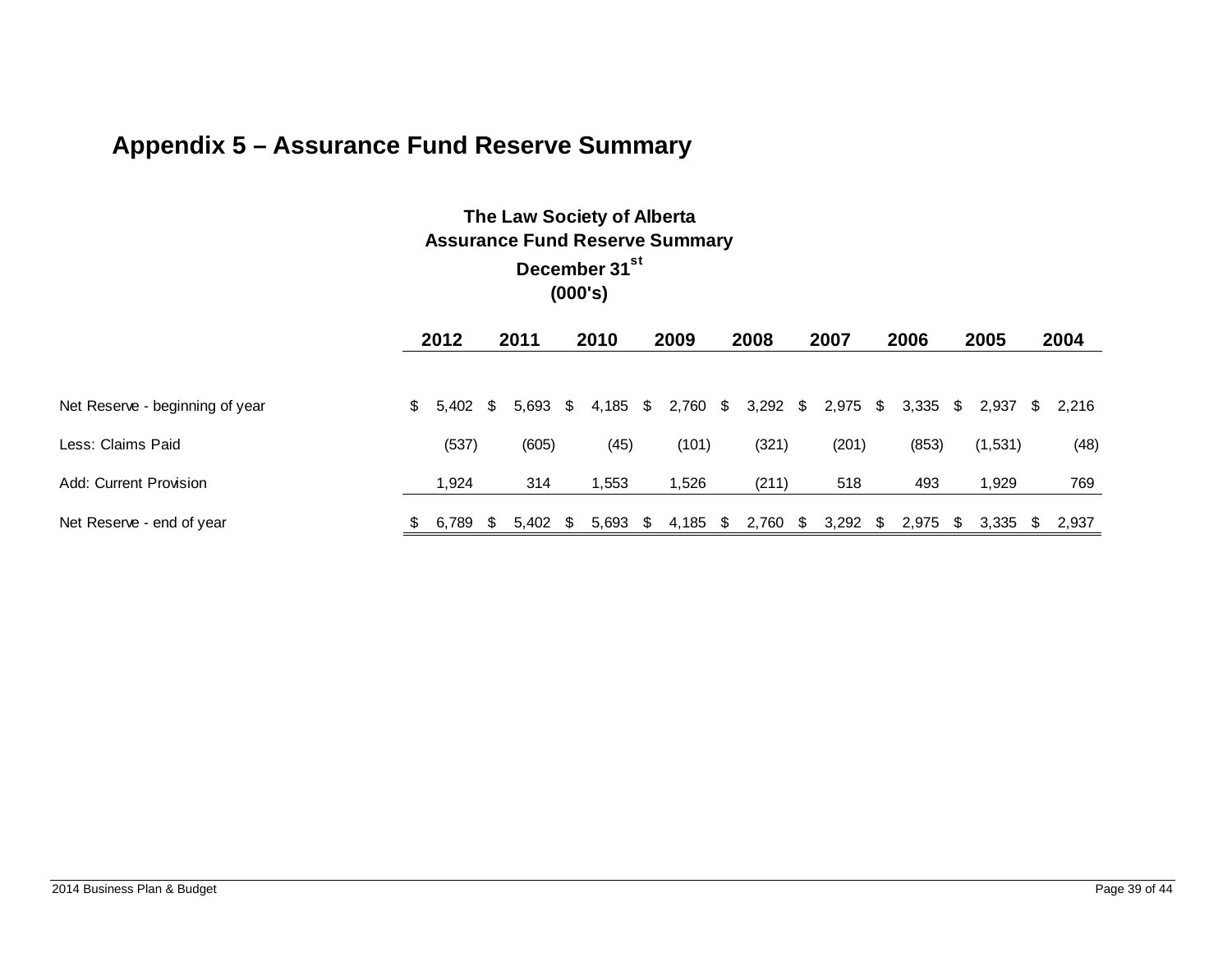# **Appendix 6 – Active Membership Growth Analysis**



**The Law Society of Alberta Membership Growth Rate - Active Members** Budget 2014

 $\bullet$ 

Projected Membership (Average 2013 x Average Growth Rate 9,020 members

2014 Business Plan & Budget **Page 40** of 44 and 2014 Business Page 40 of 44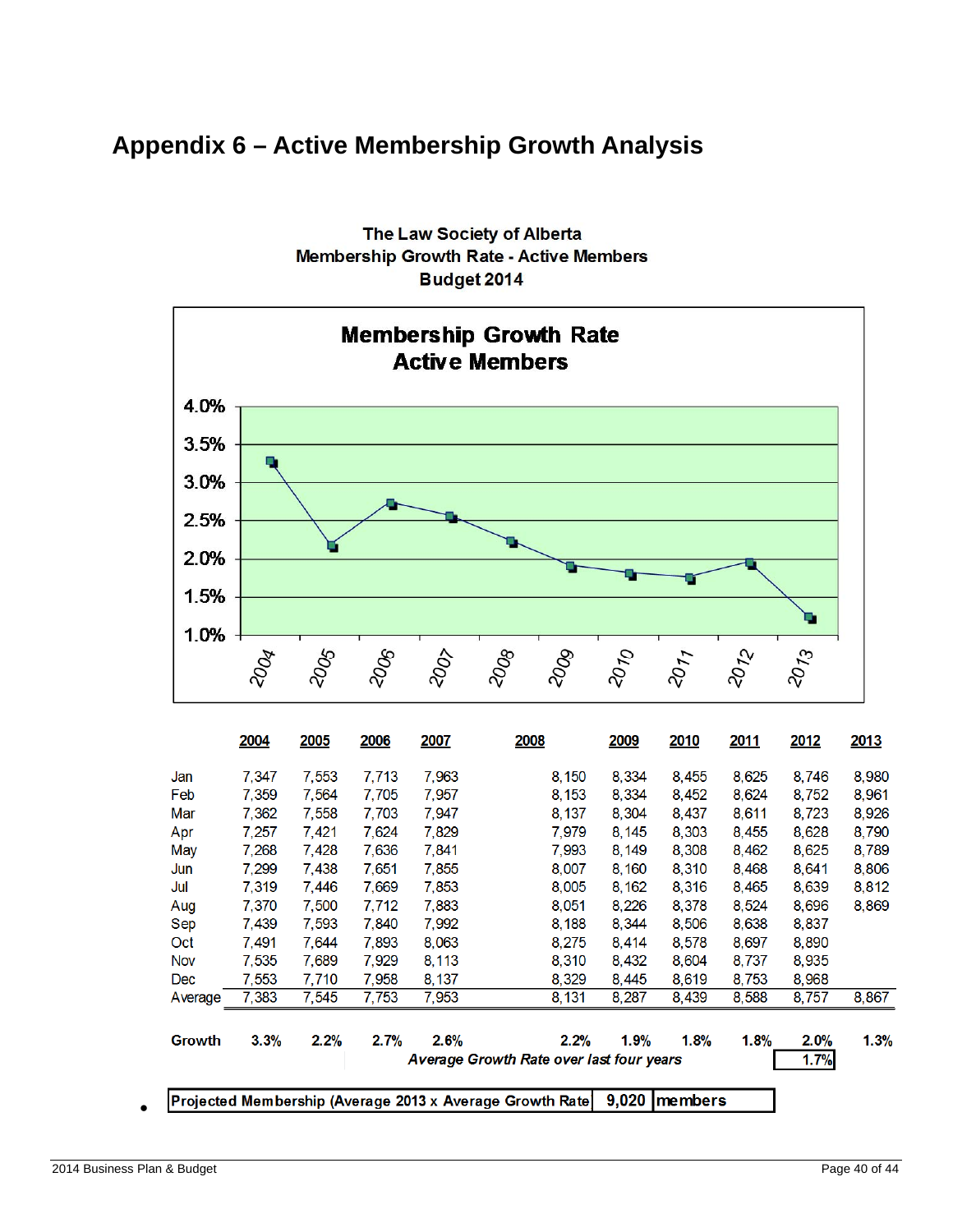# **Appendix 7 – Inactive Membership Growth Analysis**



The Law Society of Alberta **Membership Growth Rate - Inactive** Budget 2014

|               | 2004  | 2005  | 2006  | 2007  | 2008                                                            | 2009  | 2010          | 2011  | 2012  | 2013  |
|---------------|-------|-------|-------|-------|-----------------------------------------------------------------|-------|---------------|-------|-------|-------|
| Jan           | 1,670 | 1,661 | 1,699 | 1,711 | 1,784                                                           | 1,795 | 1,956         | 1,894 | 2,003 | 2,060 |
| Feb           | 1,668 | 1,663 | 1,712 | 1,718 | 1,786                                                           | 1,809 | 1,957         | 1,900 | 2,002 | 2,070 |
| Mar           | 1,680 | 1,674 | 1,725 | 1,744 | 1,806                                                           | 1,845 | 1,970         | 1,908 | 2,030 | 2,083 |
| Apr           | 1,729 | 1,762 | 1,678 | 1,732 | 1,723                                                           | 1,922 | 1,853         | 1,925 | 2,094 | 2,181 |
| May           | 1.649 | 1,665 | 1,680 | 1,733 | 1.731                                                           | 1,927 | 1,852         | 1,927 | 2.024 | 2,074 |
| Jun           | 1,639 | 1,664 | 1,677 | 1,738 | 1,733                                                           | 1,923 | 1,858         | 1,943 | 2.028 | 2,070 |
| Jul           | 1,651 | 1,686 | 1,689 | 1,744 | 1,750                                                           | 1,935 | 1,873         | 1,964 | 2,047 | 2,087 |
| Aug           | 1,657 | 1,696 | 1,699 | 1,761 | 1,766                                                           | 1,932 | 1,875         | 1,977 | 2,055 |       |
| Sep           | 1,661 | 1,700 | 1,697 | 1,767 | 1,778                                                           | 1,944 | 1,884         | 1,978 | 2,065 |       |
| Oct           | 1,653 | 1,702 | 1,694 | 1,770 | 1,778                                                           | 1,947 | 1,881         | 1,978 | 2,064 |       |
| <b>Nov</b>    | 1.656 | 1,698 | 1.695 | 1,778 | 1.778                                                           | 1,952 | 1,885         | 1,979 | 2.057 |       |
| Dec           | 1.654 | 1,695 | 1,698 | 1,777 | 1,783                                                           | 1,950 | 1,886         | 1,980 | 2.056 |       |
| Average       | 1,664 | 1,689 | 1,695 | 1,748 | 1,766                                                           | 1,907 | 1,894         | 1,946 | 2,044 | 2,089 |
| <b>Growth</b> | 2.4%  | 1.5%  | 0.4%  | 3.1%  | 1.1%                                                            | 7.9%  | $-0.7%$       | 2.7%  | 5.0%  | 2.2%  |
|               |       |       |       |       | Average Growth Rate over last five years                        |       |               |       | 3.5%  |       |
|               |       |       |       |       | Projected Inactive members (Average 2013 x Average Growth Rate) |       | 2.160 members |       |       |       |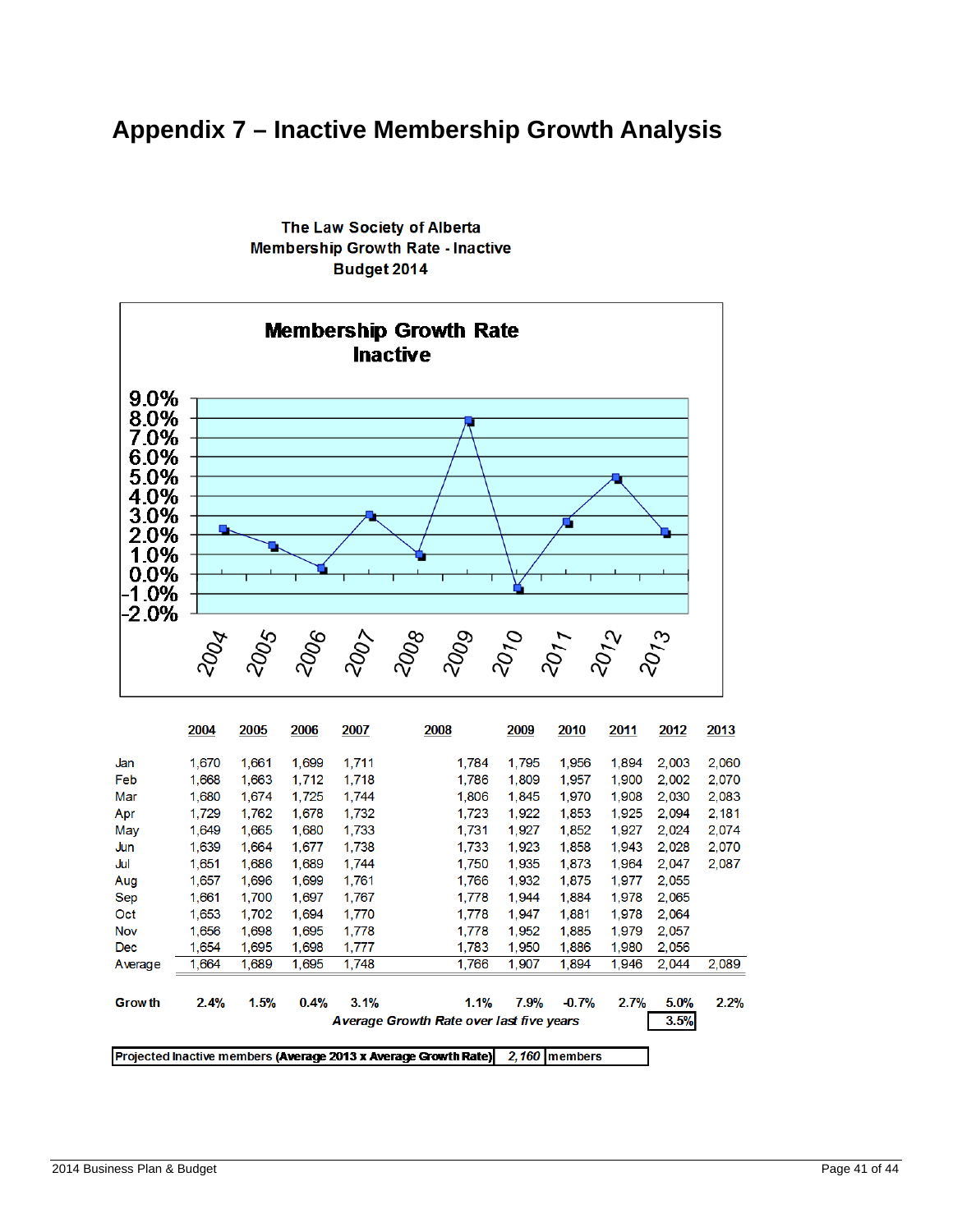# **Appendix 8 – Detailed Fee Schedule**

#### **The Law Society of Alberta Fee Schedule January 1, 2014 to December 31, 2014**

|                                                                                                  | <b>Budget</b><br>2014 |    | <b>Budget</b><br>2013 | <b>Budget</b><br>2012 | <b>Budget</b><br>2011 |
|--------------------------------------------------------------------------------------------------|-----------------------|----|-----------------------|-----------------------|-----------------------|
| <b>Annual Fees</b>                                                                               |                       |    |                       |                       |                       |
| Annual fee, active member (effective March 15, 2014)                                             | \$<br>1,960           | \$ | 1,760                 | \$<br>1,700           | \$<br>1,700           |
| Annual fee, active member practising in Lloydminster, AB and SK (effective March 15, 2014)       | \$<br>980             | \$ | 880                   | \$<br>850             | \$<br>850             |
| Annual fee, active member for pro bono services only (effective March 15, 2014)                  | \$<br>190             | \$ | 190                   | \$<br>180             | \$<br>180             |
| Annual fee, inactive (effective March 15, 2014)                                                  | \$<br>190             | \$ | 190                   | \$<br>180             | \$<br>180             |
| Assurance levy (effective March 15, 2014)                                                        | \$<br>570             | \$ | 570                   | \$<br>570             | \$<br>570             |
| <b>Professional Corporation Fees</b>                                                             |                       |    |                       |                       |                       |
| Professional Corporation application fee                                                         | \$<br>390             | \$ | 380                   | \$<br>370             | \$<br>360             |
| Professional Corporation annual renewal fee                                                      | \$<br>190             | \$ | 190                   | \$<br>190             | \$<br>185             |
| <b>Limited Liability Partnership Fees</b>                                                        |                       |    |                       |                       |                       |
| Limited Liability Partnership (LLP) registration fee (per partner)                               | \$<br>120             | \$ | 120                   | \$<br>110             | \$<br>110             |
| Limited Liability Partnership (LLP) renewal fee (per partner)                                    | \$<br>60              | \$ | 60                    | \$<br>50              | \$<br>50              |
| <b>Student Fees</b>                                                                              |                       |    |                       |                       |                       |
| Application fee, Student (Section 40)                                                            | \$<br>175             | \$ | 175                   | \$<br>160             | \$<br>160             |
| Admission fee, Student (Section 40)                                                              | \$<br>420             | \$ | 410                   | \$<br>400             | \$<br>390             |
| Filing Assignment of Articles fee                                                                | \$<br>90              | \$ | 90                    | \$<br>80              | \$<br>80              |
| <b>Transfer Fees</b>                                                                             |                       |    |                       |                       |                       |
| Transfer exam fee                                                                                | \$<br>1,170           | \$ | 1,150                 | \$<br>1,130           | \$<br>1,110           |
| Application fee, Out of Province transfer                                                        | \$<br>210             | \$ | 210                   | \$<br>200             | \$<br>200             |
| Enrolment as a member, Out of Province transfer                                                  | \$<br>1,070           | \$ | 1,050                 | \$<br>1,030           | \$<br>1,010           |
| <b>Reinstatement Fees</b>                                                                        |                       |    |                       |                       |                       |
| Reinstatement, suspended member                                                                  | \$<br>750             | \$ | 740                   | \$<br>730             | \$<br>720             |
| Reinstatement, retired Judge                                                                     | \$<br>560             | \$ | 550                   | \$<br>540             | \$<br>530             |
| Reinstatement, inactive member with matters open                                                 | \$<br>750             | \$ | 740                   | \$<br>730             | \$<br>720             |
| Reinstatement, inactive member with no matters open <sup>2 (under 1</sup> year inactive status)  | \$<br>200             | \$ | 200                   | \$<br>190             | \$<br>190             |
| Reinstatement, inactive member with no matters open <sup>3</sup> (under 3 years inactive status) | \$<br>350             | \$ | 340                   | \$<br>330             | \$<br>330             |
| Reinstatement, inactive member with no matters open <sup>4</sup> (over 3 years inactive status)  | \$<br>560             | \$ | 550                   | \$<br>540             | \$<br>530             |
| Reinstatement, suspended for non-payment of fees - applies to inactive members who are           |                       |    |                       |                       |                       |
| suspended and are reinstating to inactive status within 6 months of suspension                   | \$<br>200             | \$ | 200                   | \$<br>190             | \$<br>190             |
| Reinstatement, resigned member                                                                   | \$<br>1,530           | \$ | 1,500                 | \$<br>1,470           | \$<br>1,450           |
| Application for reinstatement, disbarred member                                                  | \$<br>7,620           | \$ | 7,470                 | \$<br>7,320           | \$<br>7,210           |
| Reinstatement exam fee                                                                           | \$<br>720             | \$ | 710                   | \$<br>700             | \$<br>690             |
| <b>Foreign Legal Consultant Fees</b>                                                             |                       |    |                       |                       |                       |
| Foreign Legal Consultants initial permit                                                         | \$<br>750             | \$ | 740                   | \$<br>730             | \$<br>720             |
| Foreign Legal Consultants annual renewal                                                         | \$<br>150             | \$ | 150                   | \$<br>140             | \$<br>140             |
| <b>Document Fees</b>                                                                             |                       |    |                       |                       |                       |
| Issuing a document                                                                               | \$<br>50              | S. | 50                    | \$<br>40              | \$<br>40              |
| Items returned by the bank                                                                       | \$<br>40              | \$ | 40                    | \$<br>25              | \$<br>25              |
| Certificate of Standing                                                                          | \$<br>120             | \$ | 120                   | \$<br>110             | \$<br>110             |
| Notarial Certificates (2 free certificates per year)                                             | \$<br>30              | \$ | 25                    | \$<br>20              | \$<br>20              |

1Inactive w ith any conduct, audit, practice review or insurance matters open at any time from the time they w ent inactive to the time of their reinstatement application

<sup>2</sup>Inactive w ith no open conduct, audit, practice review or insurance matters from the time they w ent inactive to the time or their

reinstatement application and have practised law in Canada w ithin the previous 12 months

<sup>3</sup>Inactive w ith no open conduct, audit, practice review or insurance matters from the time they w ent inactive to the time or their reinstatement application and have not practised law in Canada w ithin the previous 12 months

<sup>4</sup>hactive with no open conduct, audit, practice review or insurance matters from the time they went inactive to the time or their<br>reinstatement application and have not practised law in Canada for at least 12 of the past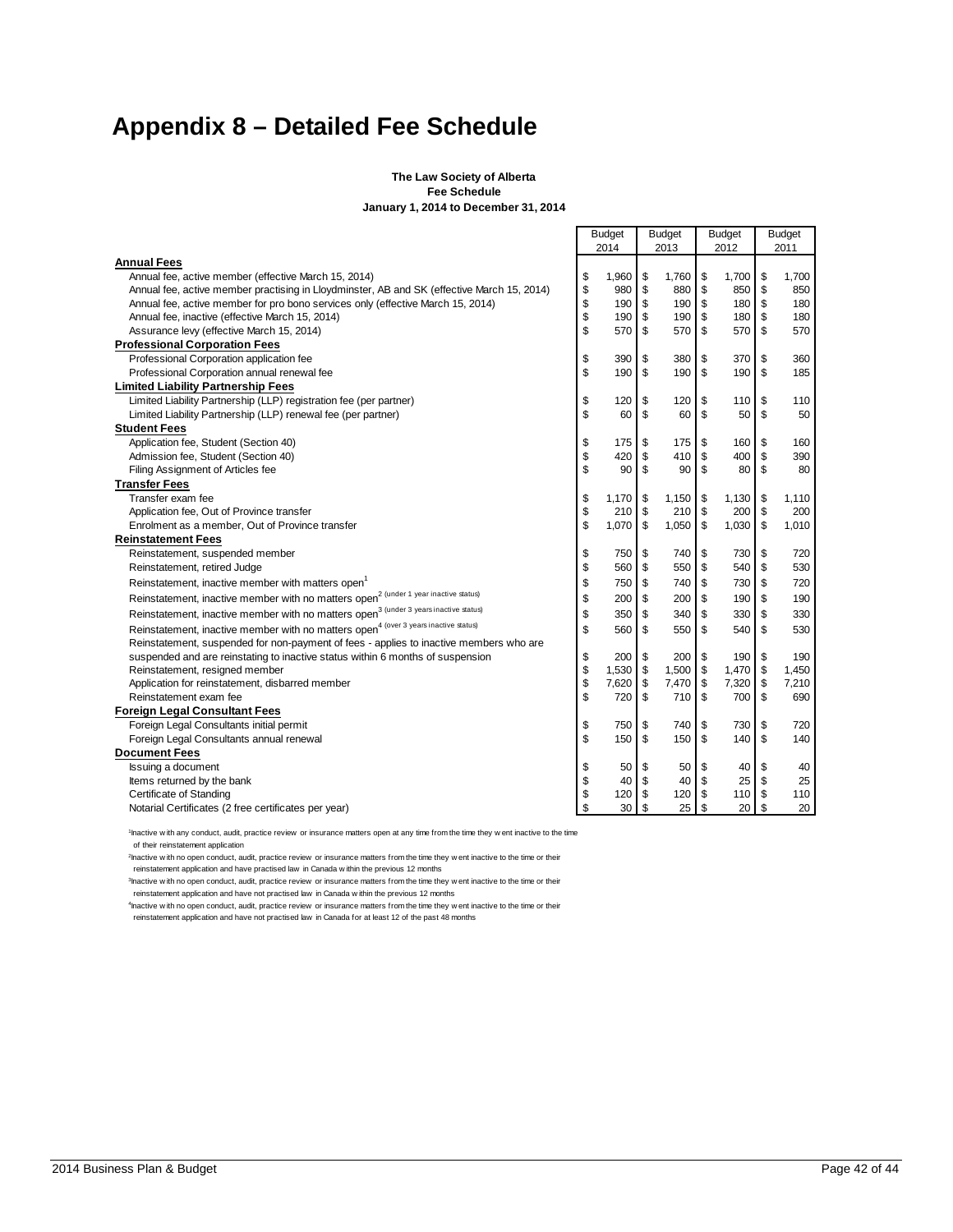# **Appendix 9 - Wage Cost of Market Increase Data**



**Average weekly earnings**

*1Average weekly earnings for all employees - Industrial aggregate, http://www.statcan.ca, % change from same month of previous year 2Average weekly earnings for all employees - provinces and territories, http://www.statcan.ca, % change from same month of previous year*

*Budget 2014 use 3.00%*